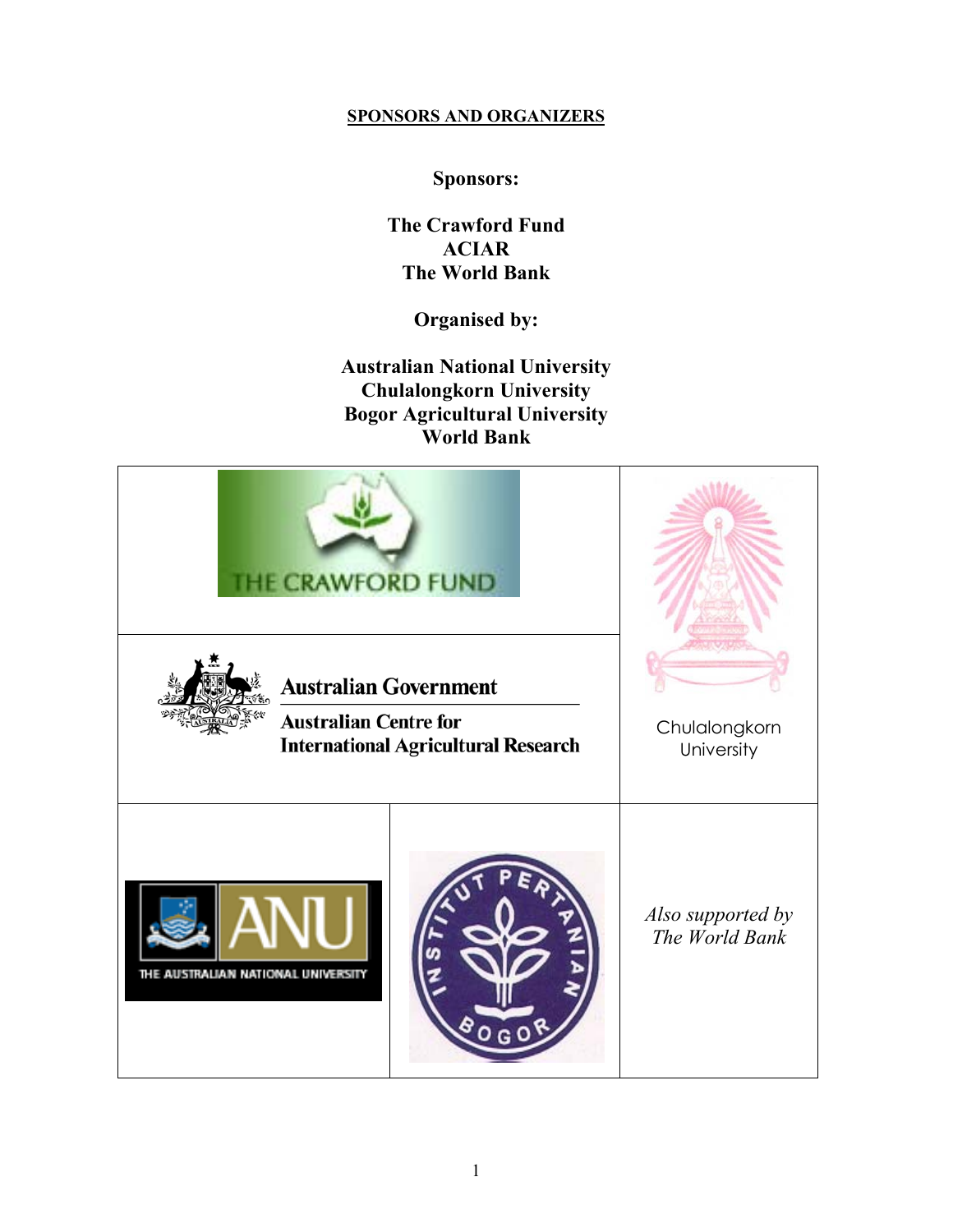# **Table of Contents**

| <b>Comment by Director of Master Class Program (Professor Peter</b> |  |
|---------------------------------------------------------------------|--|
|                                                                     |  |
|                                                                     |  |
|                                                                     |  |
|                                                                     |  |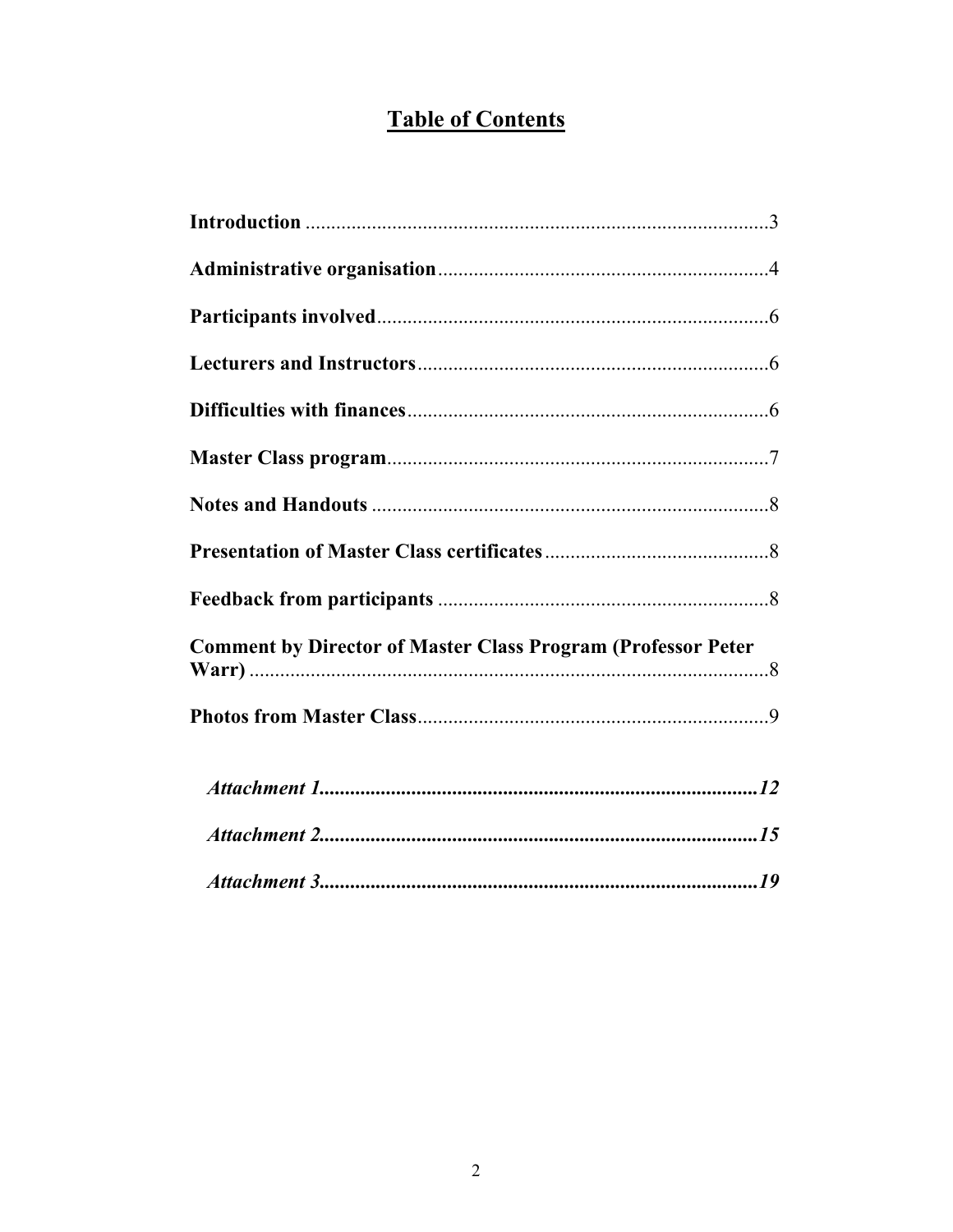### **REPORT ON**

#### **INTERNATIONAL MASTER CLASS**

### **ON**

#### **CGE MODELLING**

### **CHULALONGKORN UNIVERSITY BANGKOK**

# **13-21ST DECEMBER 2005**

#### **Introduction**

Computable general equilibrium models are now widely used as tools of applied policy research. They are especially well suited to the analysis of policy issues involving the agricultural sectors of developing countries. These policies frequently touch upon the interactions of different parts of the economy and general equilibrium models are designed specifically to deal with these kinds of economic interactions.

Effective use of these models is limited when policy advisors and research directors do not have a clear understanding of what these models do and how the results from them should be interpreted. To interpret the results from the models, what is needed is skill in seeing the economic mechanisms underlying the results and the way these mechanisms depend on the structure of the models and the assumed values of key parameters. Even direct users of the models sometimes treat them as 'black boxes' and find it difficult to interpret the economic meaning of the results obtained from them.

The purpose of this Master Class was to develop skill in relation to these matters. The Class dealt primarily with small models in order to focus upon the development of understanding. Once small models have been understood, larger models are much easier to understand. The reverse does not always apply. Exposure to large models in the first instance often obstructs understanding because the complexity of these models can be overwhelming.

The Master Class dealt in particular with two specific applications of CGE modelling: accounting for the way that policy affects poverty incidence and accounting for issues of regional trade in agricultural products.

#### *Objectives*

- To acquaint senior policy advisers and academic research directors with the tool of quantitative economic policy modelling using applied general equilibrium models.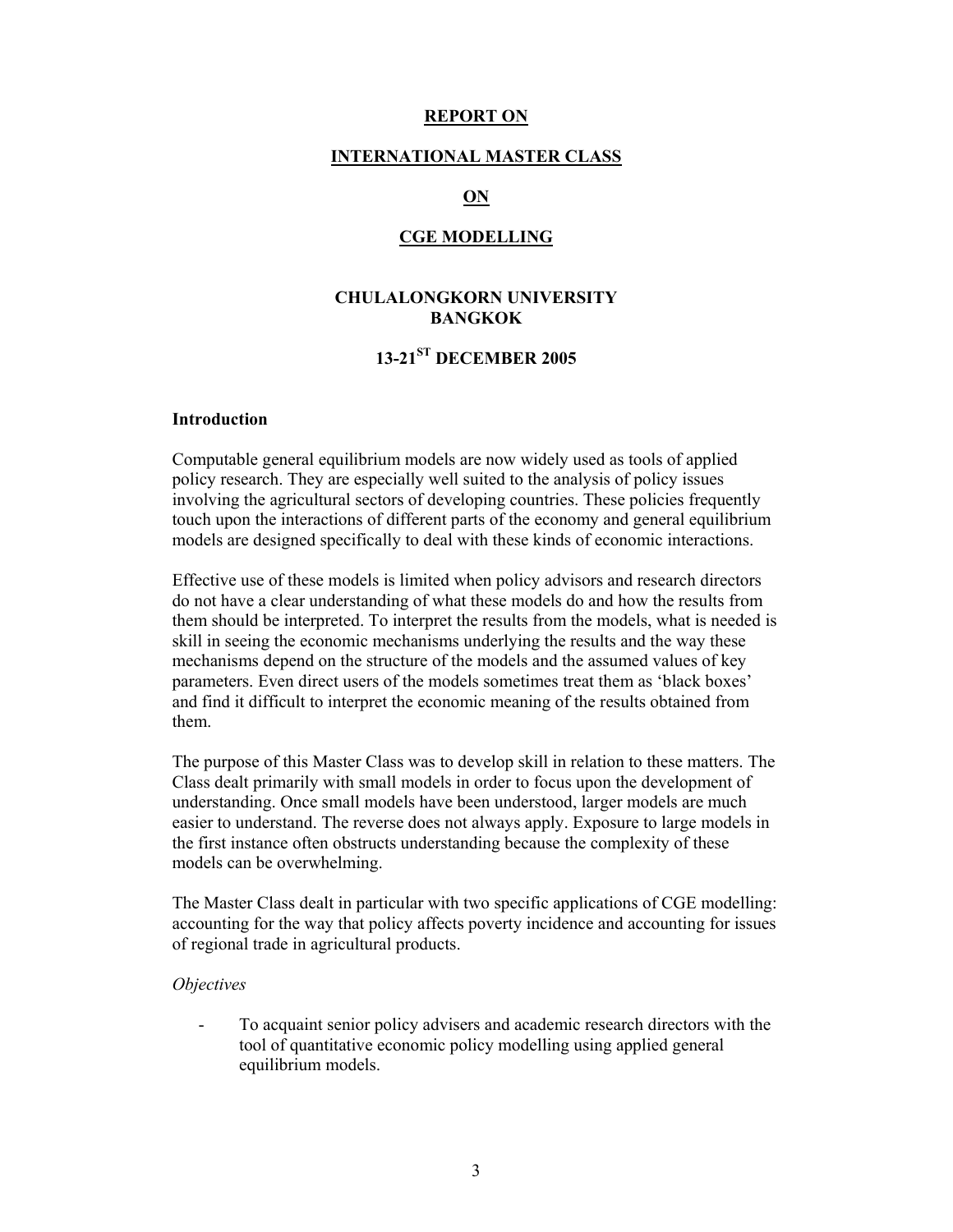- To give participants strong insights into the scope and limitations of these tools so that they can make better use of the research resources at their disposal.
- To improve communications between these senior personnel and the PhD and Masters' level members of their staff so as to enhance the policy research enterprise, both with respect to scope and to quality.

The specification was that participants:

- Should be able to speak English quite well
- Have a basic background in economics
- Be senior policy advisors or research directors

The Class was held at Chulalongkorn University in Bangkok. As all of the participants were coming from South East Asian countries, Bangkok was a central place to meet. Professor Isra Sarntisart from Chulalongkorn University was part of the team and was able to negotiate to hold the workshop at this institution. Holding the workshop in Thailand meant that we had the technology required to conduct the course. This may not have been the case in other countries in the region. Bangkok was also an advantage in that the cost of running a workshop of this nature was much more affordable than if it had been organized in Australia.

### **Administrative organisation**

Organisation of the workshop began with discussions between Dr Ray Trewin (ACIAR) and Professor Peter Warr (Poverty Research Centre, ANU). As talks developed, administrators from both these centres were involved in the discussions. A meeting was held later which included Paul Ferrar from the Crawford Fund. At this meeting Paul agreed to contribute funding to the project and also be responsible for requesting further funding from organisations such as the World Bank Institute and the Kirk Foundation. When attempts to locate extra funding were unsuccessful, the Crawford Fund agreed to supply any extra funding required for the course. The World Bank contributed the services of guest lecturer, Will Martin. Will Martin's accommodation and airfare costs were also covered by the World Bank.

A decision was made in late August 2005 to hold the course in December. However, negotiations with the ANU meant that we still were not 100% sure until the end of October that the course could actually occur. Meanwhile, we booked flights so that they would be available once we received confirmation from the university. Once we had confirmation, ACIAR started inviting our international participants so that they would have time to apply for visas. We then proceeded to confirm our flights and book the accommodation which could not be cancelled after the booking had been confirmed.

Ray Trewin and Trish Andrews from ACIAR invited participants from Cambodia, Laos, Thailand, Indonesia, and China. Peter Warr was in contact with two Burmese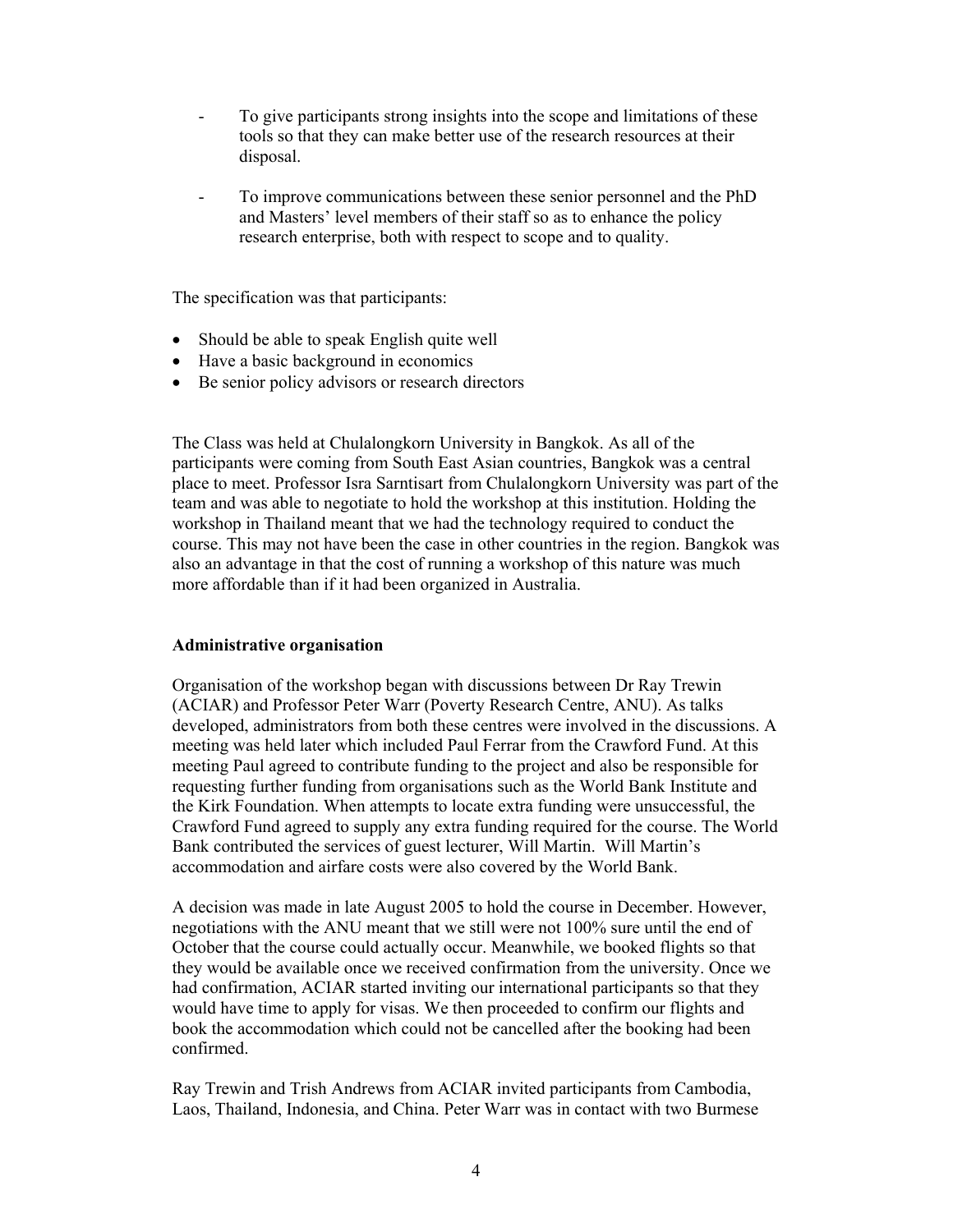students who had scholarships to study at the ANU and they were also invited to participate in the course. Although some of the persons who were invited initially were unable to attend, they gave us recommendations of others to attend. We ended up with 4 from China, 4 from Vietnam, 2 from Cambodia, 3 from Laos (we had invited two but ended up with one extra), 6 from Indonesia, 2 from Burma and 11 from Thailand. The only specific costs incurred for the Thais were incidentals such as printing costs, lunch and gifts.

The Australian team arrived in Thailand late on the  $10<sup>th</sup>$  of December so that they would have a couple of days before the course started to set up the computers, organise printing and generally prepare for the Master Class. The other participants arrived on the  $12<sup>th</sup>$ . We encouraged participants to arrive before the course started so that they would not miss the beginning of the course.

Prior to and during the course Caroline and Peter from the Poverty Research Centre, RSPAS, Australian National University (ANU) were greatly assisted by Dr Isra Sarntisart and Ms Laddarat Wattanasakorn (Som) in the organisation and administration of the Master Class. Som organised the caterers to supply the lunches as well as liaising with the accommodation and assisting with many other administrative tasks. This support proved invaluable.

Initially Paul Ferrar was hoping to be able to visit the workshop in Bangkok. However when he was no longer able to attend he wrote a letter of welcome and introduction to the participants which we placed at the front of the manuals.

All participants, teaching and administrative staff from outside of Thailand stayed on campus at Chulalongkorn University. It was necessary that we accommodate people in a combination of Sasa International House and Widhaya Nivet Guesthouse as we had too many people to be accommodated all together in either facility. These two places of accommodation were next door to each other so this did not cause any problems. Sasa was more upmarket than Widhaya Nivet but both places were clean and conveniently located. Those persons accommodated at Widhaya Nivet were given a room on their own whereas we organised those that could be paired up into double rooms at Sasa which seemed to work reasonably well. All staff from Australia stayed at Widhaya Nivet.

The accommodation was approximately 10 minutes walk from the Faculty of Economics where the Master Class was held. This meant that it was convenient for participants to walk to and from the accommodation to the classroom. There is also an internal shuttle bus that connects different points in the university and which can be taken from the faculty to the accommodation and back again. This bus is only 2 baht (6cents) per ride, but it was generally just as convenient to walk.

Having the accommodation close to the Master Class was particularly important in Bangkok due to problems that would otherwise be faced with Bangkok traffic.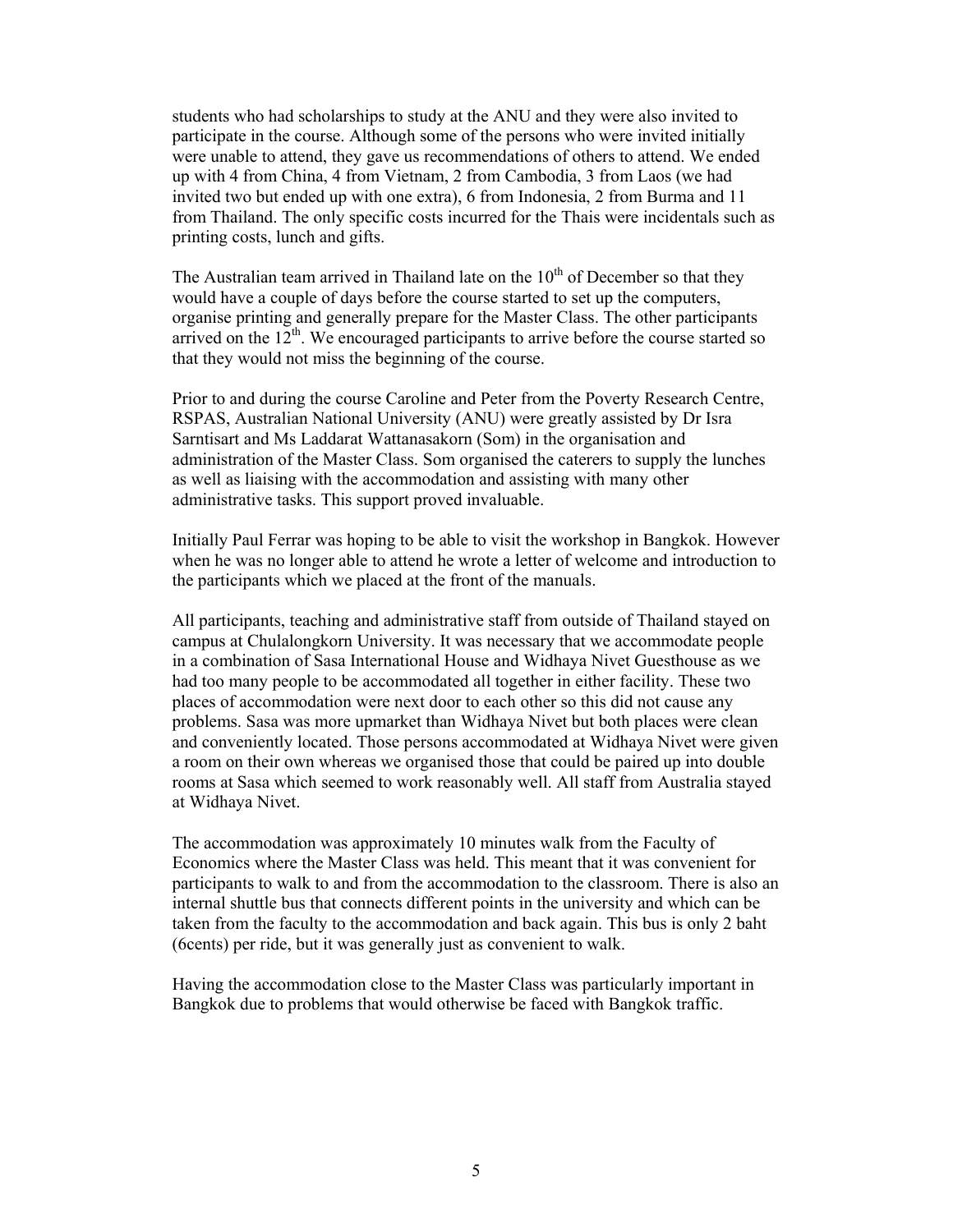### **Participants involved**

The list of participants is given in Attachment 1. Participants came from 6 countries as follows:

Vietnam (4 participants), China (4 participants), Indonesia (6 participants), Laos (3 participants), Cambodia (2 participants), Burma (2 participants) and Thailand (11).

As the course was held in Bangkok we had a large number of Thai people attend the course. It was important that we insisted with the Thai participants that if they were going to attend the class they needed to attend the whole course and not just part of it so that they received the full value of the course and were not delaying the rest of the participants from progressing. Holding the Master Class in Bangkok caused some problems for Thai participants. A response we received in the questionnaire described below was the suggestion that future classes be held out of Bangkok so that the Thai participants' supervisors could not call them back to work. This area was obviously a difficult one for the Thais as it was for the organisers.

### **Lecturers and Instructors**

Lecturers:

- Professor Peter Warr, Team Leader (Poverty Research Centre, Australian National University)
- Dr Isra Sarntisart (Chulalongkorn University-Bangkok)
- Dr Rina Oktaviani (IPB-Bogor Indonesia)
- Will Martin (World Bank)

Computer lab session instructors (all ANU graduate students):

- Mr Arief Anshory Yusuf (Indonesian speaker and team leader)
- Ms Arriya Mungsunti (Thai speaker)
- Mr Philip Liu (Mandarin and Cantonese speaker)
- Mr Dang Duc Anh (Vietnamese speaker)

### **Difficulties with finances**

The organisers had a number of difficulties with finances. Our initial problem was trying to establish whether or not this would be treated by the ANU as a grant or a consultancy. If it was accepted as a grant then no overheads are charged. If however, it was to be viewed as a consultancy then 17% of the total amount would be charged by the ANU for management of project finances. In this case it was not clear which category was to be used. After some negotiation with the university it was finally agreed that the project would be accepted as a 'workshop' and a flat fee of \$3000 was charged by the Research School of Pacific and Asian Studies (RSPAS) for administrative costs.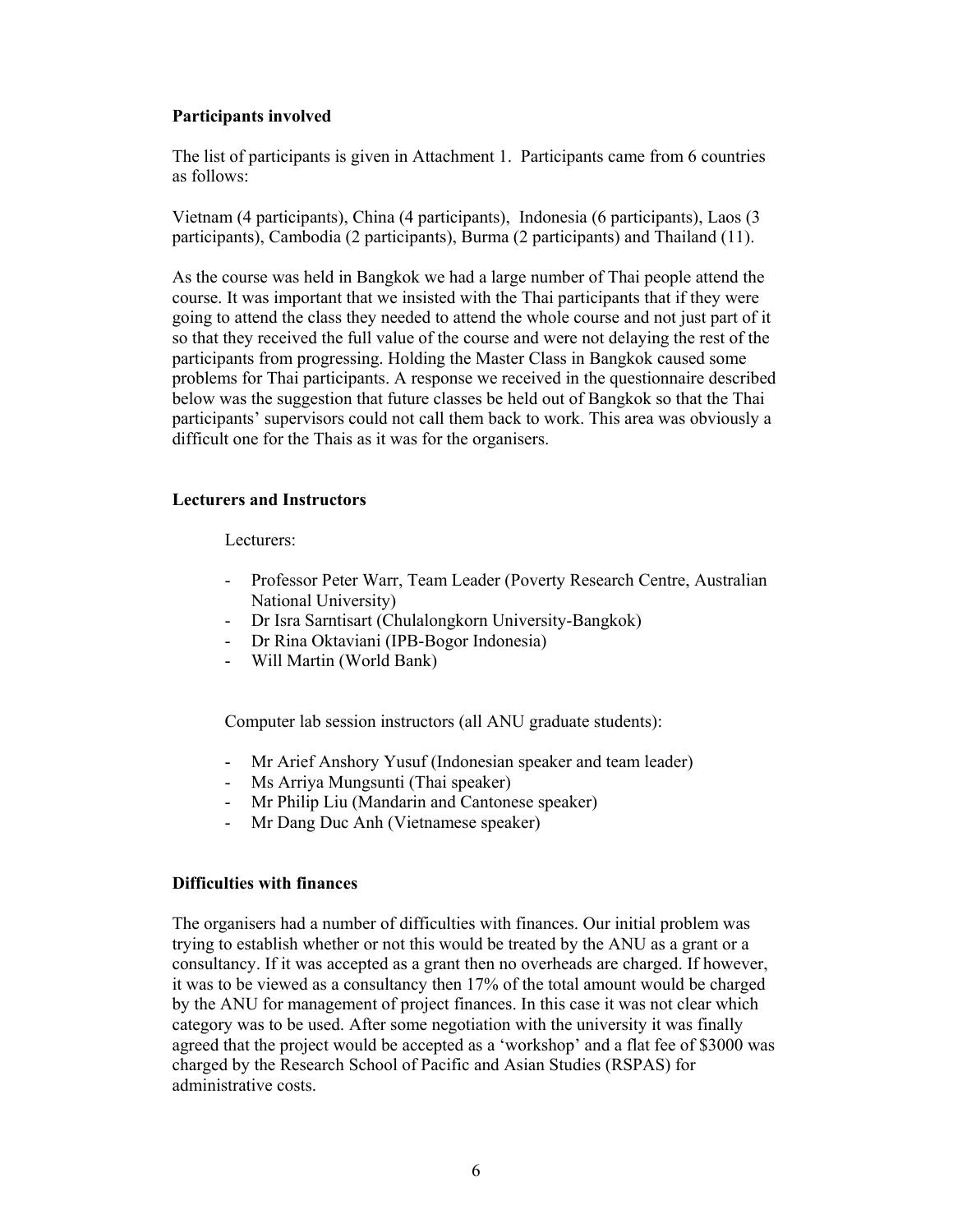The next financial challenge we had was accessing the money in Thailand. Our initial plan was to put some money in a centre account at Chulalongkorn University and administer the funds from there. However, we realised too late that this was not possible as money which went through Chulalongkorn would incur a 10% fee and would also take a few weeks to process. Dr Isra Sarntisart offered us his personal bank account details to put money in but the ANU would not allow us to do this. By the time we realised this difficulty it was also too late to organise a bank draft. This issue was further complicated when we found out that one of the guest houses where our staff and participants were being accommodated could not take credit card. This was a difficult position to be in as the ANU is very reluctant to have people carry large amounts of cash.

Due to the difficulty we were having with this financial organisation and the very small amount of time left before Caroline was to depart for Thailand, the ANU agreed to give Caroline an extra advance. This meant that she now had about A\$21,000 in cash to take to Thailand and pay for participant's allowances, one of the guest house bills and other expenses. Caroline organised to have her eftpos limit increased from \$1000 to \$2000 while still in Australia so that she could withdraw the money in Thailand. This seemed like a good plan until she arrived in Thailand and went to withdraw money. The Thai daily limit on EFTPOS machines is the equivalent of \$700. This would mean that Caroline would not be in Thailand long enough to withdraw all the money that she needed.

She enquired at a bank as to how she could get more money and was recommended to send money via moneygram. This would allow her to be sent up to A\$10,000 a day. Caroline organised for her husband to contact Thomas Cook in Australia and have the money sent across. Unfortunately the fee for the moneygram was very high but at least we had some cash we could use to pay for expenses. We still needed more cash and as Peter's wife was coming to Thailand at the end of the week she very kindly agreed to bring \$9000 with her.

This money meant that we had most of what we required to pay for our necessary expenses in Thailand. We were able to reimburse some of the airfares for participants from countries such as Cambodia and Laos where the majority of participants do not have bank accounts and so would be very difficult to reimburse from Australia. We paid for one of the guest houses with credit and the other with cash.

Future Master Classes held in Thailand would benefit greatly from taking bank drafts or perhaps travellers cheques. It is important to establish beforehand what can be paid with credit card as many smaller service providers in Thailand still do not accept credit cards and want to be paid in cash.

#### **Master Class program**

Full detail of all lectures, practical classes and teachers are shown in the Program in Attachment 1.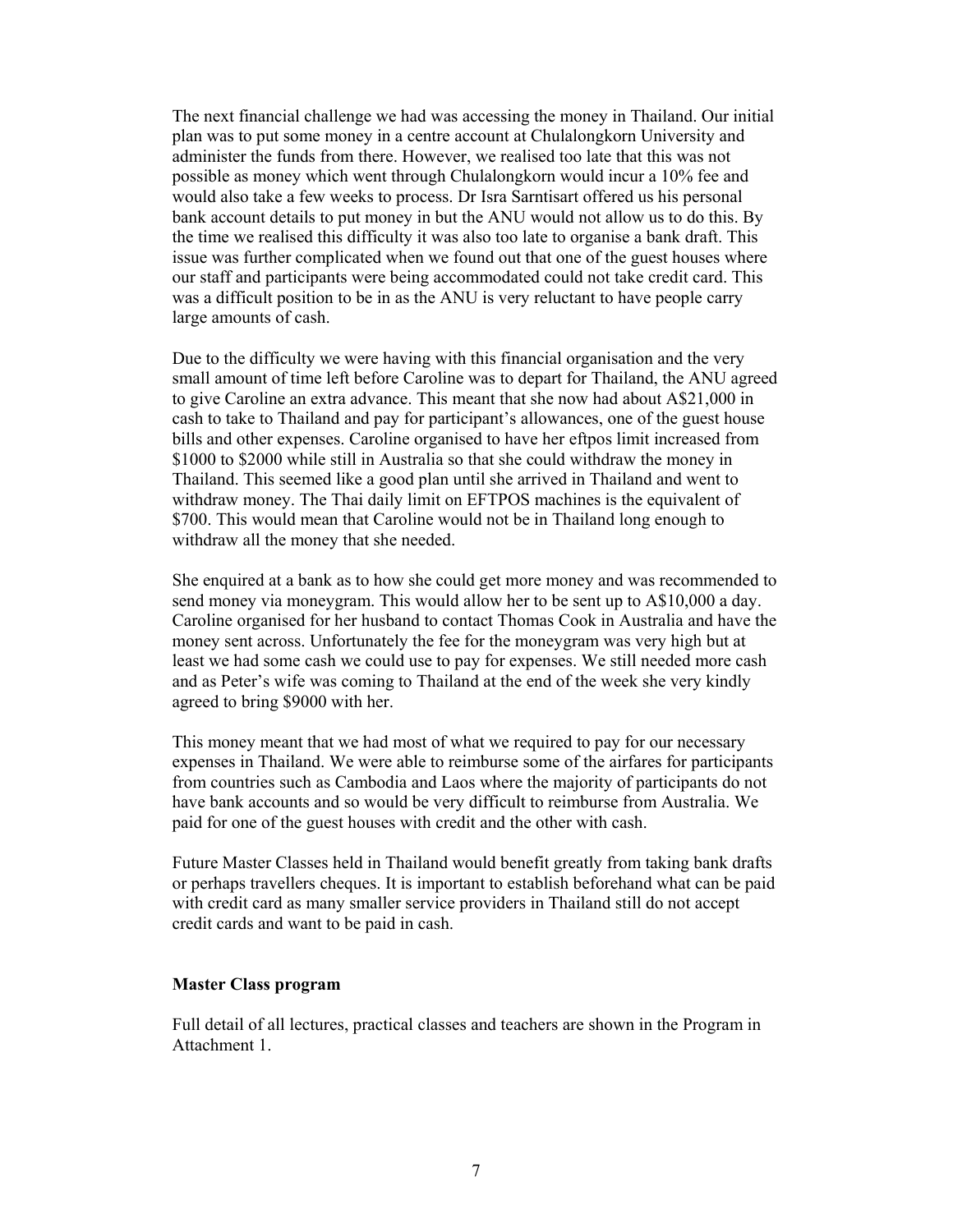### **Notes and Handouts**

A copy of each of the handouts is attached to this report.

### **Presentation of Master Class certificates**

At the end of the Master Class there was a formal closing ceremony with the presentation of certificates. Everyone greatly appreciated receiving the full colour printed certificates signed by Professor Warr. We also handed out koalas and ANU/Australian keyrings to everyone present. There was one glitch, however, and that was the placement of the Chulalongkorn University logo. Half an hour before the presentation of the certificates, Professor Isra noticed that the Chulalongkorn University logo, which is in fact the Thai king's logo, had been positioned below the ANU logo. This was technically illegal as the king's logo always needs to appear on top. As it was almost time to present the certificates there was nothing that could be done so they were distributed. However Dr Isra spoke in Thai to the Thais and explained how this mistake had occurred.

### **Feedback from participants**

Feedback was sought from participants by circulating a questionnaire with 13 questions, for return by the end of the Class. This proved a very valuable exercise for future planning, since it revealed a number of areas where the content or the balance of the Class was not optimal. A summary of the feedback received is in attachment 3 and provides important information for the organisation of future CGE Modelling master classes.

# **Comment by Director of Master Class Program (Professor Peter Warr)**

It was very gratifying that the master class was well received by all participants. There was universal agreement that the class had achieved its objectives. Some participants provided suggestions for improving the master class should it be held again and these comments were much appreciated. An illustration of the enthusiasm shown by the participants was that even after the last day of classes many students remained behind in the lab to discuss modeling issues with the course instructors. The contribution of the sponsors to the achievement of a satisfying outcome for all was gratefully recognized by all involved.

Peter Warr and Caroline Ashlin Canberra

February 2006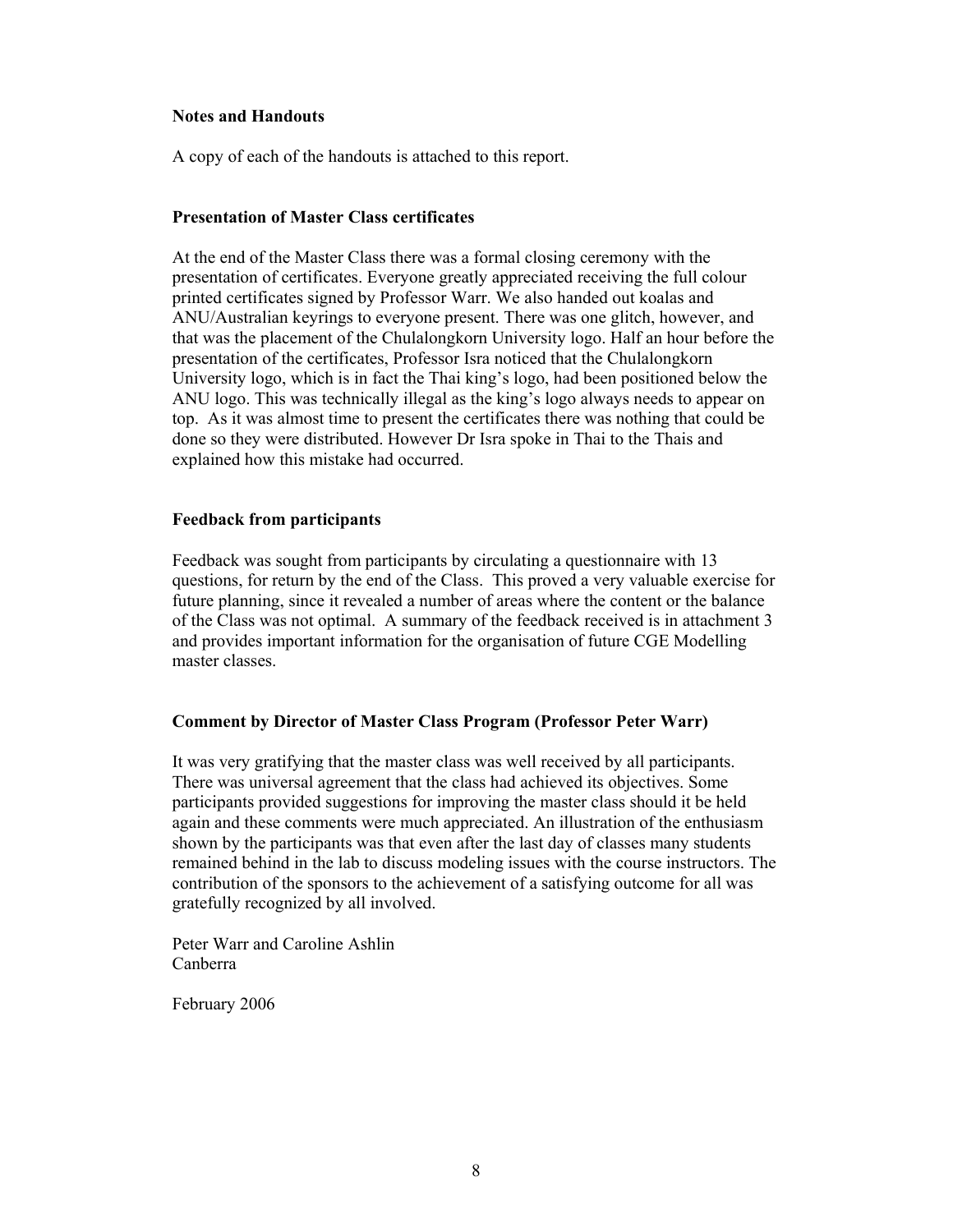# **Photos from Master Class**



Peter Warr lecturing in CGE Modelling class



Students work hard in the lab sessions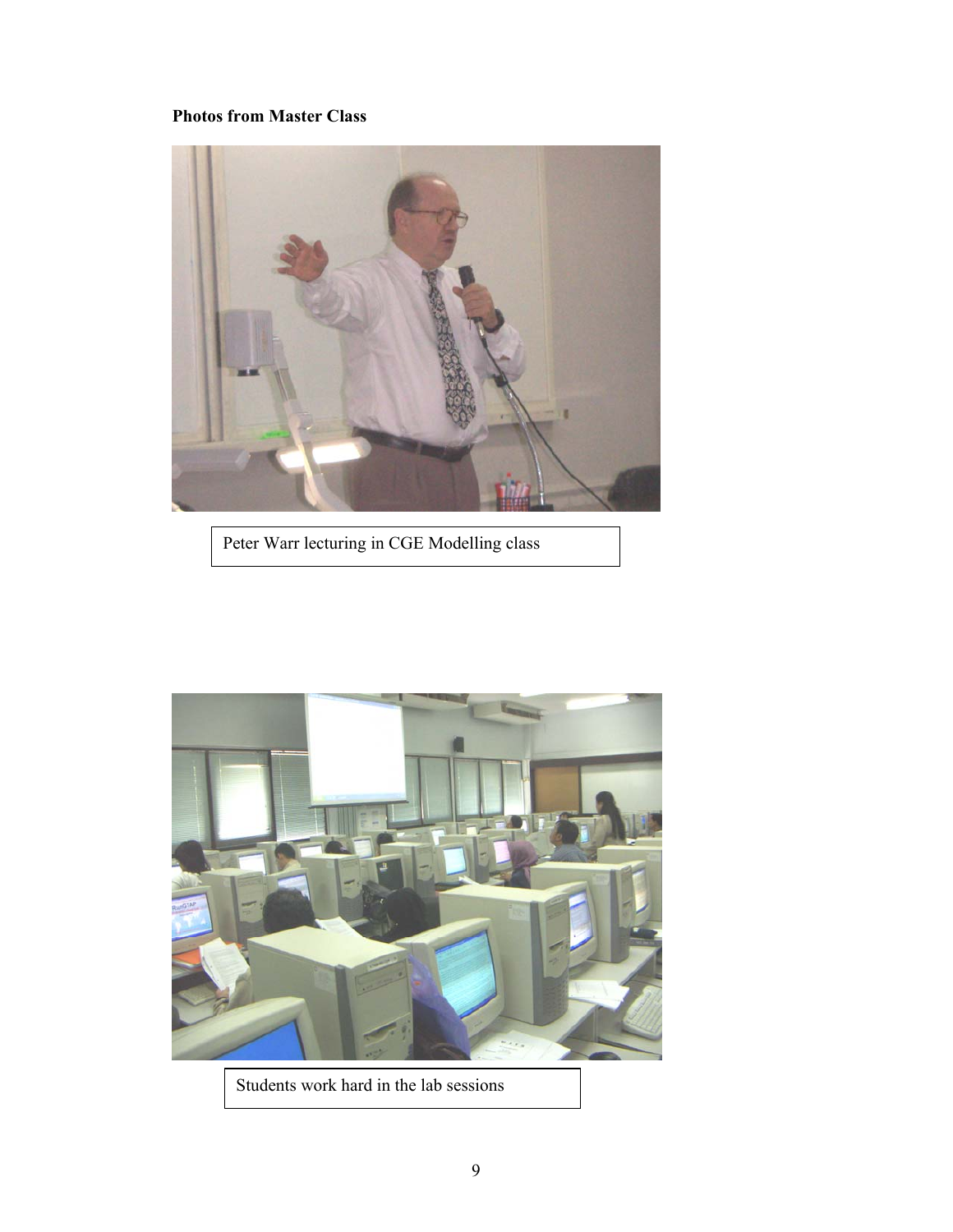

GTAP Modelling



Arief Yusuf lecturing in CGE Modelling class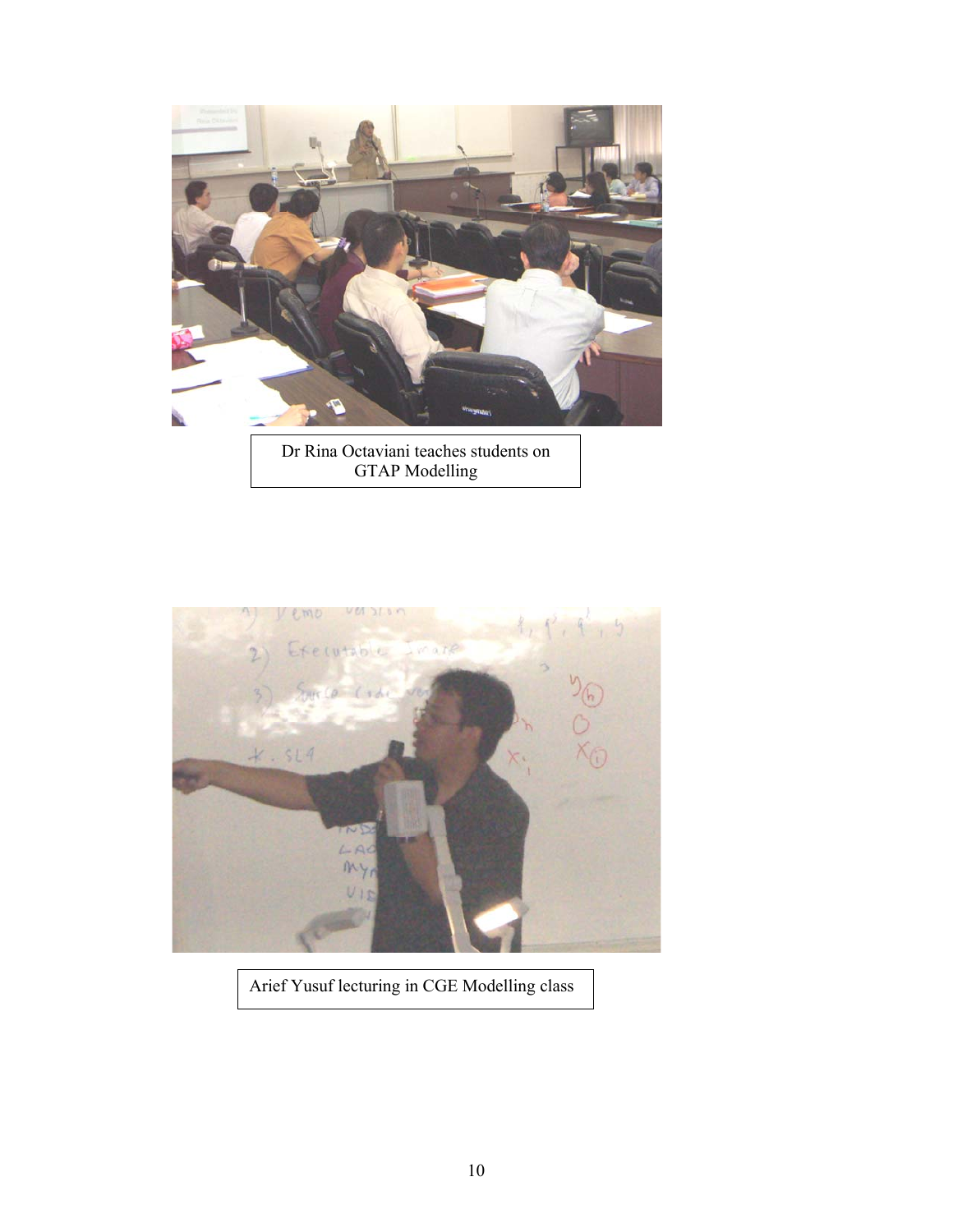

Will Martin gives lecture on the WITS agricultural trade data base



Class photo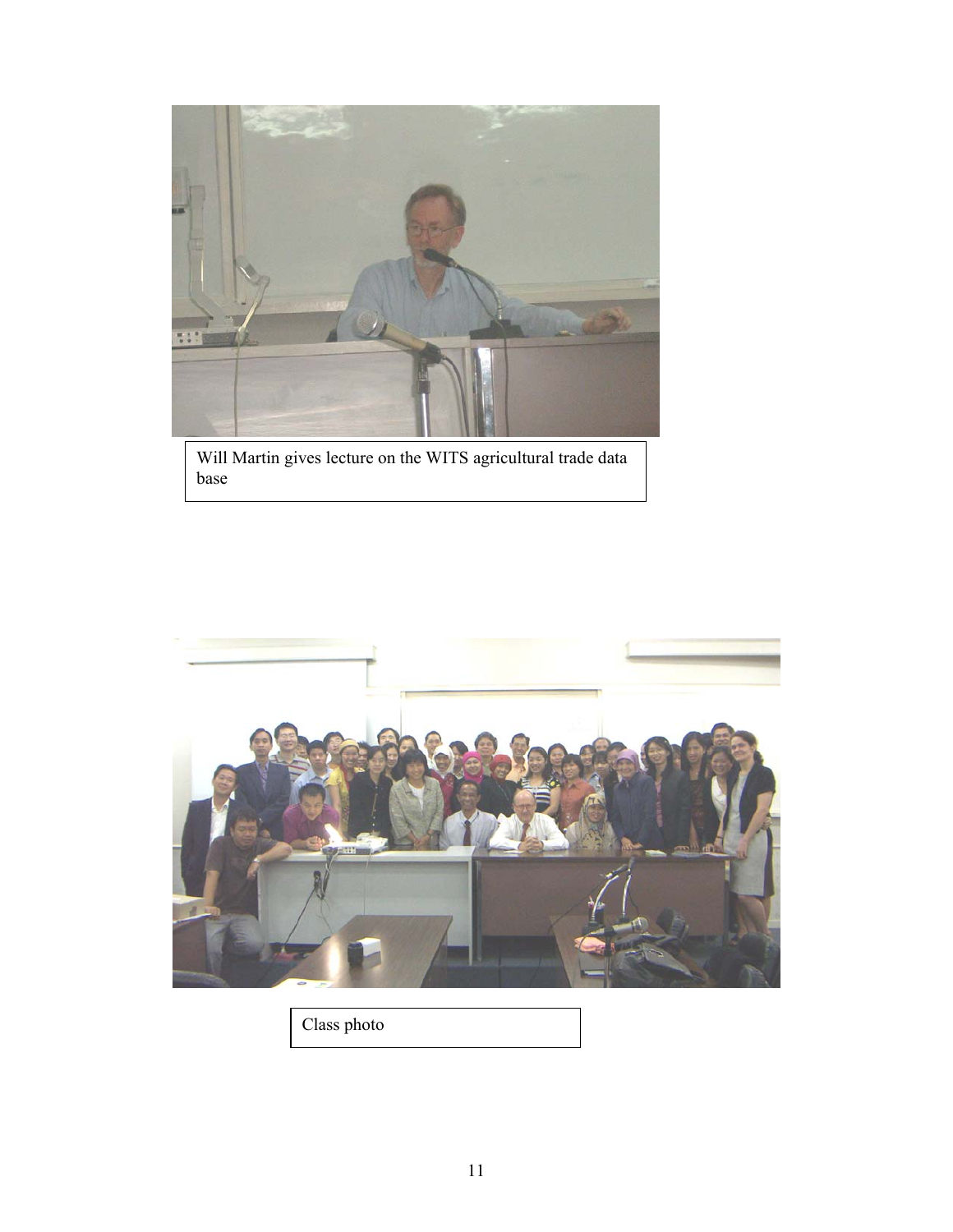*Attachment 1* 

# **CGE MODELLING CLASS PROGRAM**

# **Chulalongkorn University**

# **12-21st December, 2005**

| Day                            | <b>Session</b> | <b>Event/lecture</b>                                                                                  | <b>Taught by whom</b>                                                           |
|--------------------------------|----------------|-------------------------------------------------------------------------------------------------------|---------------------------------------------------------------------------------|
| Day $1,$<br>Tuesday 13 Dec.    | Morning        | The meaning of general<br>equilibrium modelling                                                       | Peter Warr                                                                      |
|                                |                | The mathematics of<br>linearization                                                                   |                                                                                 |
|                                |                | Introduction to<br><b>GEMPACK</b>                                                                     | Arief Yusuf                                                                     |
|                                | Afternoon      | Using GEMPACK:<br>coding up the model                                                                 | Arriya Mungsunti<br><b>Arief Anshory</b><br>Yusuf Philip Liu                    |
|                                |                | building the data base                                                                                | Dang Duc Anh                                                                    |
| Day 2,<br>Wednesday 14<br>Dec. | Morning        | A simple General<br>Equilibrium Model of<br>the Laos economy<br>- Modeling production<br>in GE models | Peter Warr                                                                      |
|                                | Afternoon      | Using GEMPACK:<br>Writing up a simulation<br>file (.CMF)                                              | <b>Arief Anshory</b><br>Yusuf<br>Arriya Mungsunti<br>Philip Liu<br>Dang Duc Anh |
|                                |                | Checking model<br>consistency through<br>simulation                                                   |                                                                                 |
| Day $3$ ,<br>Thursday 15 Dec.  | Morning        | Modeling consumer<br>demand in GE models                                                              | Isra Sarntisart                                                                 |
|                                | Afternoon      | Using GEMPACK:<br>Conducting a policy<br>simulation                                                   | <b>Arief Anshory</b><br>Yusuf<br>Arriya Mungsunti<br>Philip Liu<br>Dang Duc Anh |
| Day 4, Friday 16<br>December   | Morning        | Putting the GE model<br>together<br>market<br>clearing<br>model closure<br>Understanding the          | Peter Warr                                                                      |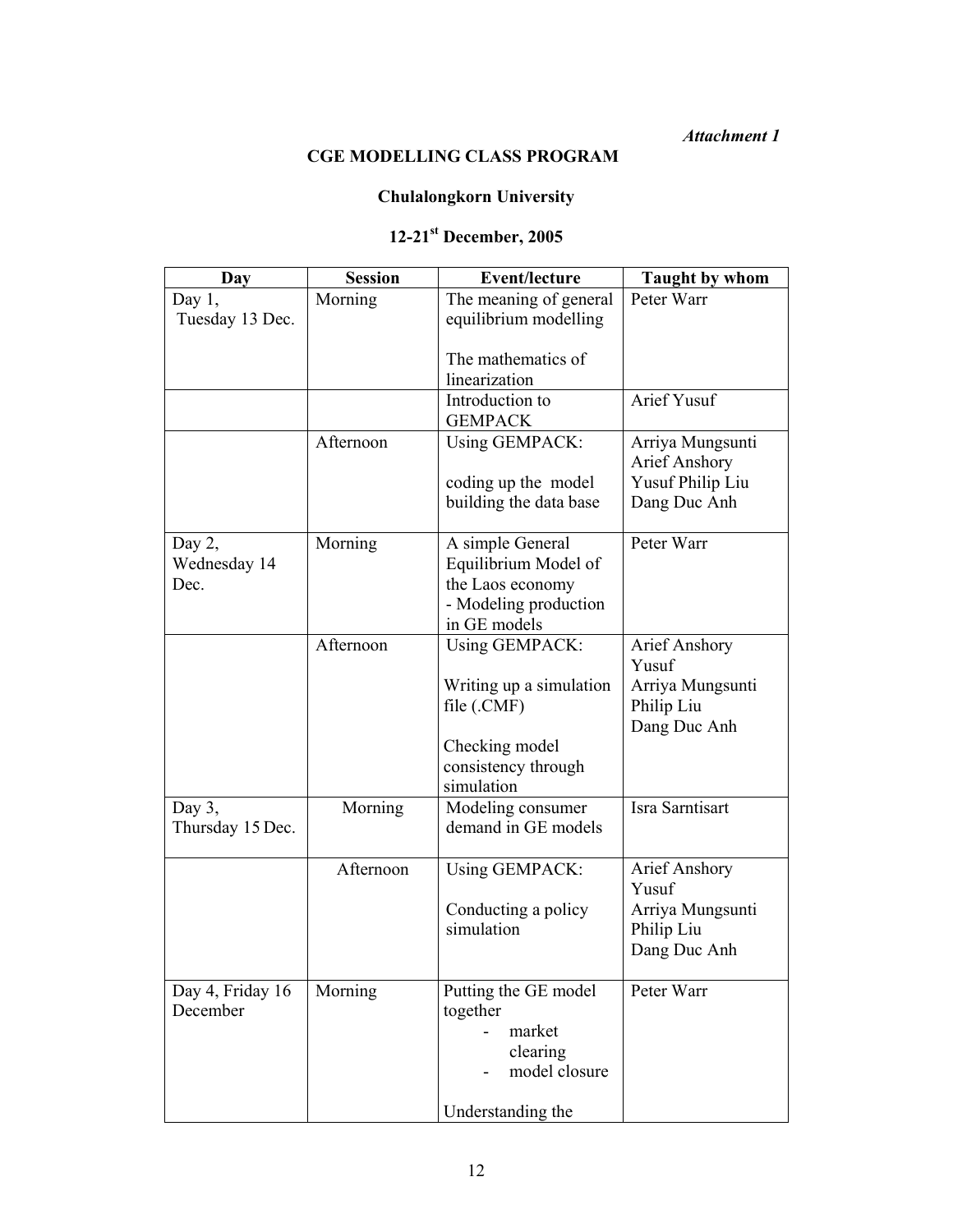|                                    |                          | Social Accounting<br>Matrix                                                                                                                  |                                                                                                   |
|------------------------------------|--------------------------|----------------------------------------------------------------------------------------------------------------------------------------------|---------------------------------------------------------------------------------------------------|
|                                    |                          | Modeling poverty and<br>inequality                                                                                                           |                                                                                                   |
|                                    | Afternoon                | Using GEMPACK:                                                                                                                               | <b>Arief Anshory</b><br>Yusuf                                                                     |
|                                    |                          | Understanding the<br>policy simulation                                                                                                       | Arriya Mungsunti<br>Philip Liu<br>Dang Duc Anh                                                    |
| Day 5,<br>Sunday 18<br>December    | Morning                  | World agricultural<br>trade issues                                                                                                           | Will Martin                                                                                       |
|                                    |                          | The WITS agricultural<br>trade data base                                                                                                     |                                                                                                   |
|                                    | Afternoon                | Using the WITS data<br>base                                                                                                                  | Philip Liu<br>Dang Duc Anh                                                                        |
| Day $6$ ,<br>Monday 19<br>December | Morning                  | The GTAP model of<br>the global economy<br>Overview of GTAP<br>Applications of GTAP<br>Accounting<br>relationships<br>Price linkage equation | Rina Oktaviani                                                                                    |
|                                    | Afternoon                | Using GTAP:<br>Data base of GTAP:<br>data aggregation issues<br>Trade data in GTAP<br>Protection data in<br><b>GTAP</b>                      | Rina Oktaviani<br><b>Arief Anshory</b><br>Yusuf<br>Arriya Mungsunti<br>Philip Liu<br>Dang Duc Anh |
| Day 7,<br>Tuesday 20<br>December   | Morning class<br>session | The GTAP model of<br>the global economy:<br>Producer behaviour<br>Household behaviour<br>Final demand                                        | Rina Oktaviani                                                                                    |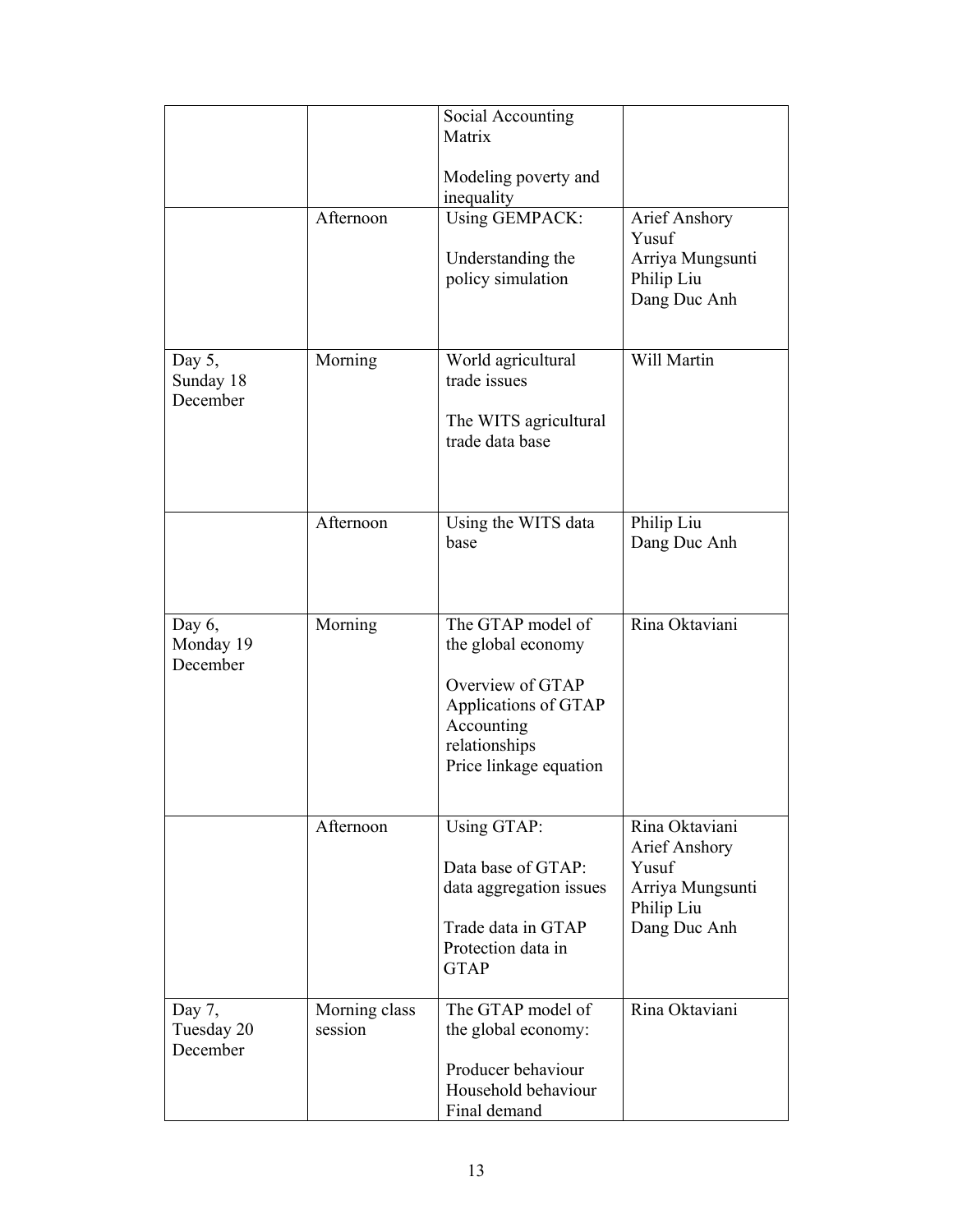|                                |           | Macroeconomic<br>structure of GTAP<br>Standard closure<br>Welfare decomposition |                                                                                            |
|--------------------------------|-----------|---------------------------------------------------------------------------------|--------------------------------------------------------------------------------------------|
|                                | Afternoon | Using GTAP:<br>Simulation of tariff<br>reduction<br>Analysing the results       | Rina Oktaviani<br>Arief Anshory<br>Yusuf<br>Arriya Mungsunti<br>Philip Liu<br>Dang Duc Anh |
| Day 8,<br>Wednesday 21<br>Dec. | Morning   | Interpreting and using<br>the results of GE<br>models                           |                                                                                            |
|                                | Afternoon | Using GEMPACK:<br>wrap-up session                                               | Arief Anshory<br>Yusuf<br>Arriya Mungsunti<br>Philip Liu<br>Dang Duc Anh                   |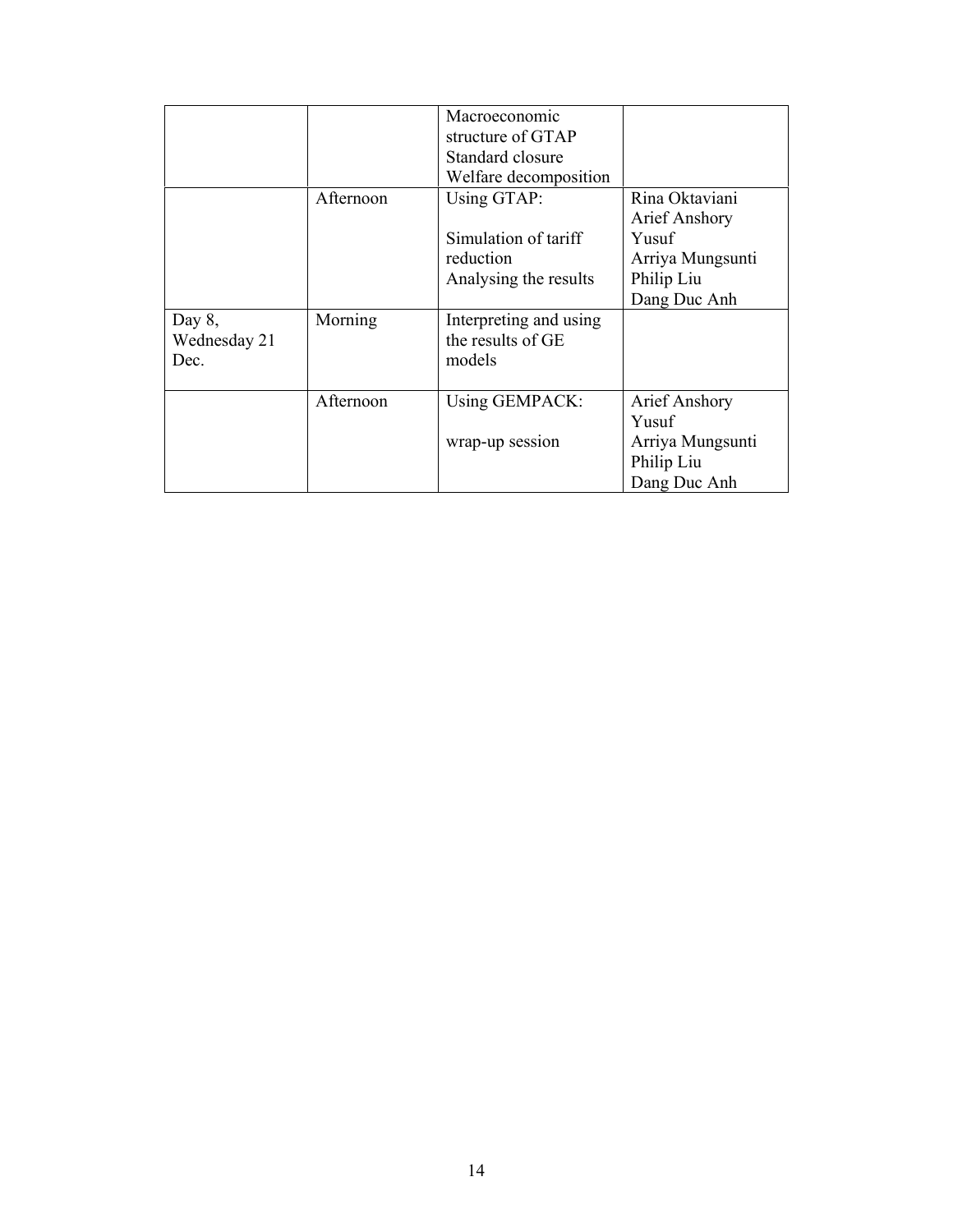| <b>Name</b>                           | <b>Gender</b> | <b>Institution</b>                        | <b>Position</b>            | <b>Address</b>                                                                                                                                           | <b>Contact details</b>                                                                        |
|---------------------------------------|---------------|-------------------------------------------|----------------------------|----------------------------------------------------------------------------------------------------------------------------------------------------------|-----------------------------------------------------------------------------------------------|
| China                                 |               |                                           |                            |                                                                                                                                                          |                                                                                               |
| Professor<br>Lei Ming                 | M             | Peking<br>University                      | Chair                      | Department of<br>Management<br>Science and<br>Engineering,<br>Guanghua School<br>of Management,<br>Peking University,<br>Beijing 100871,<br><b>CHINA</b> | Tel/Fax: (86-10) 6276 7993<br>Email:<br>leiming@gsm.pku.edu.cn                                |
| Dr Wu<br>Laping                       | M             | Institute of<br>Agricultural<br>Economics | <b>Associate Professor</b> | College of<br>Economics and<br>Management<br>China Agricultural<br>University<br>2 Yuan-Min-Yan<br>Xi Lu<br>Hai Dian District<br>Beijing 100094          | Fax: 86 10 6289 3129<br>Email: wlping@cau.edu.cn<br>wulaping@hotmail.com<br>wulp2005@sina.com |
| Mr. Hai<br>Lin                        | M             | <b>CCAP</b>                               |                            | Center for Chinese<br>Agricultural<br>Policy,<br>Building 917,<br>Datun Road<br>Anwai,<br>Beijing 100101,<br>China                                       | Fax: 86 10 6485 6533<br>Email:<br>linh.ccap@igsnrr.ac.cn                                      |
| $\overline{Mr} \underline{Yu}$<br>Liu | M             | <b>CCAP</b>                               |                            | Center for Chinese<br>Agricultural<br>Policy,<br>Building 917,<br>Datun Road<br>Anwai,<br>Beijing 100101,<br>China                                       | Fax: 86 10 6485 6533<br>Email:<br>linh.ccap@igsnrr.ac.cn                                      |

# **CGE MODELLING CLASS PARTICIPANTS**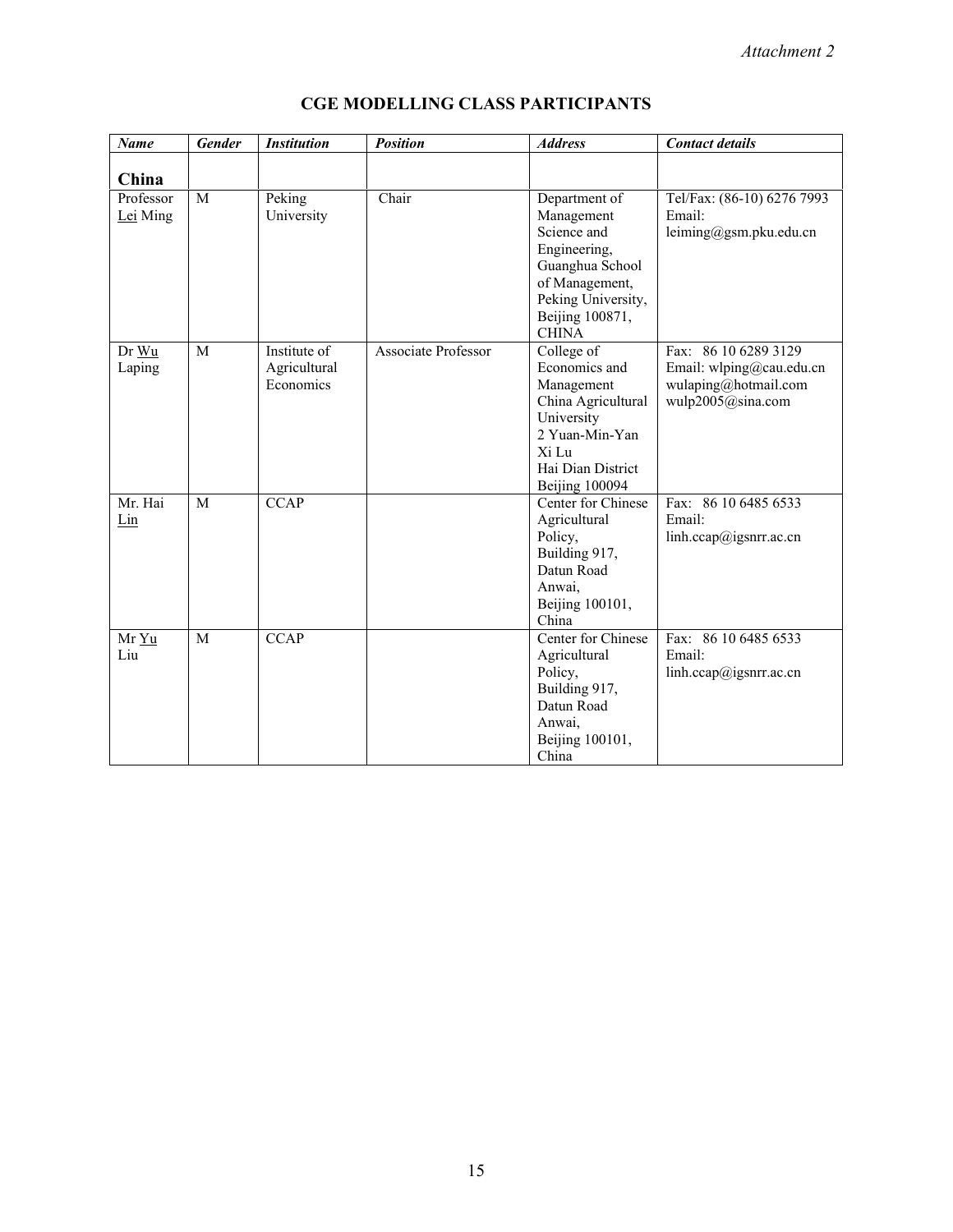| <b>Thailand</b>               |                            |                                                           |                                              |                                                                                                                                                                                                                          |                                                       |
|-------------------------------|----------------------------|-----------------------------------------------------------|----------------------------------------------|--------------------------------------------------------------------------------------------------------------------------------------------------------------------------------------------------------------------------|-------------------------------------------------------|
| Thepnarong<br>Noppagornvisate | M                          | <b>Biotec</b>                                             | Policy Research<br>Assistance<br>(Economics) | National Science<br>and Technology<br>Development<br>Agency,<br>National Center<br>for Genetic<br>Engineering and<br>Biotechnology,<br>113 Paholyothin<br>Road, Klong 1,<br>Klong Luang<br>Pathumthani<br>12120 Thailand | Fax: 662 564 6703<br>Email: Nthep@biotec.or.th        |
| Ms Watcharin<br>Meerod        | $\mathbf{F}$               | <b>Biotec</b>                                             |                                              | National Science<br>and Technology<br>Development<br>Agency,<br>National Center<br>for Genetic<br>Engineering and<br>Biotechnology,<br>113 Paholyothin<br>Road, Klong 1,<br>Klong Luang<br>Pathumthani<br>12120 Thailand | Fax: 662 564 6703<br>Email:<br>watcharin@biotec.or.th |
| Ms Sawarai<br>Boonyamanond    | F                          | Chulalongkorn<br>Uni                                      |                                              | Faculty of<br>Economics,<br>Chulalongkorn<br>University,<br>Phayathai Road,<br>Khet Pathum<br>Wan,<br>Bangkok 10330,<br>Thailand                                                                                         | maymae sb@hotmail.com                                 |
| Ms Sureeporn                  | $\boldsymbol{\mathrm{F}}$  | Chulalongkorn                                             |                                              | Faculty of<br>Economics,<br>Chulalongkorn<br>University,<br>Phayathai Road,<br>Khet Pathum<br>Wan,<br>Bangkok 10330,                                                                                                     |                                                       |
| Kokilanon<br>Ms Piyanuch      | ${\bf F}$                  | Uni<br>NESDB,                                             |                                              | Thailand                                                                                                                                                                                                                 | may 2805@hotmail.com                                  |
| Wuttisorn                     |                            | Thailand                                                  |                                              |                                                                                                                                                                                                                          | piyanuch@nesdb.go.th                                  |
| Ms Isriya<br>Bunyasiri        | $\overline{F}$             | NESDB,<br>Thailand                                        |                                              |                                                                                                                                                                                                                          | isriya@nesdb.gov.th                                   |
| Ms Apirada<br>Chinprateep     | $\mathbf F$<br>$\mathbf M$ | NESDB,<br>Thailand                                        |                                              | office: 02 280<br>4085, cell: 01 825<br>8714                                                                                                                                                                             | apirada@nesbd.go.th                                   |
| Mr Krisada<br>Bamrungwong     | $\mathbf F$                | Chulalongkorn<br>University,<br>Thailand<br>Chulalongkorn |                                              |                                                                                                                                                                                                                          | kris krisada@hotmail.com                              |
| Ms Weranuch<br>Wongwatanakul  |                            | University,<br>Thailand                                   |                                              |                                                                                                                                                                                                                          | nuchienuch@hotmail.com                                |
| Mrs Kanchana<br>Sripruetkiat  | $\mathbf F$                | KU                                                        |                                              | 02-561-3467<br>ext121                                                                                                                                                                                                    | fecokns@ku.ac.th                                      |
| Ms Waleerat                   | $\overline{F}$             | <b>KU</b>                                                 |                                              |                                                                                                                                                                                                                          | fecowrs@ku.ac.th                                      |
| Suphannachart                 |                            |                                                           |                                              |                                                                                                                                                                                                                          |                                                       |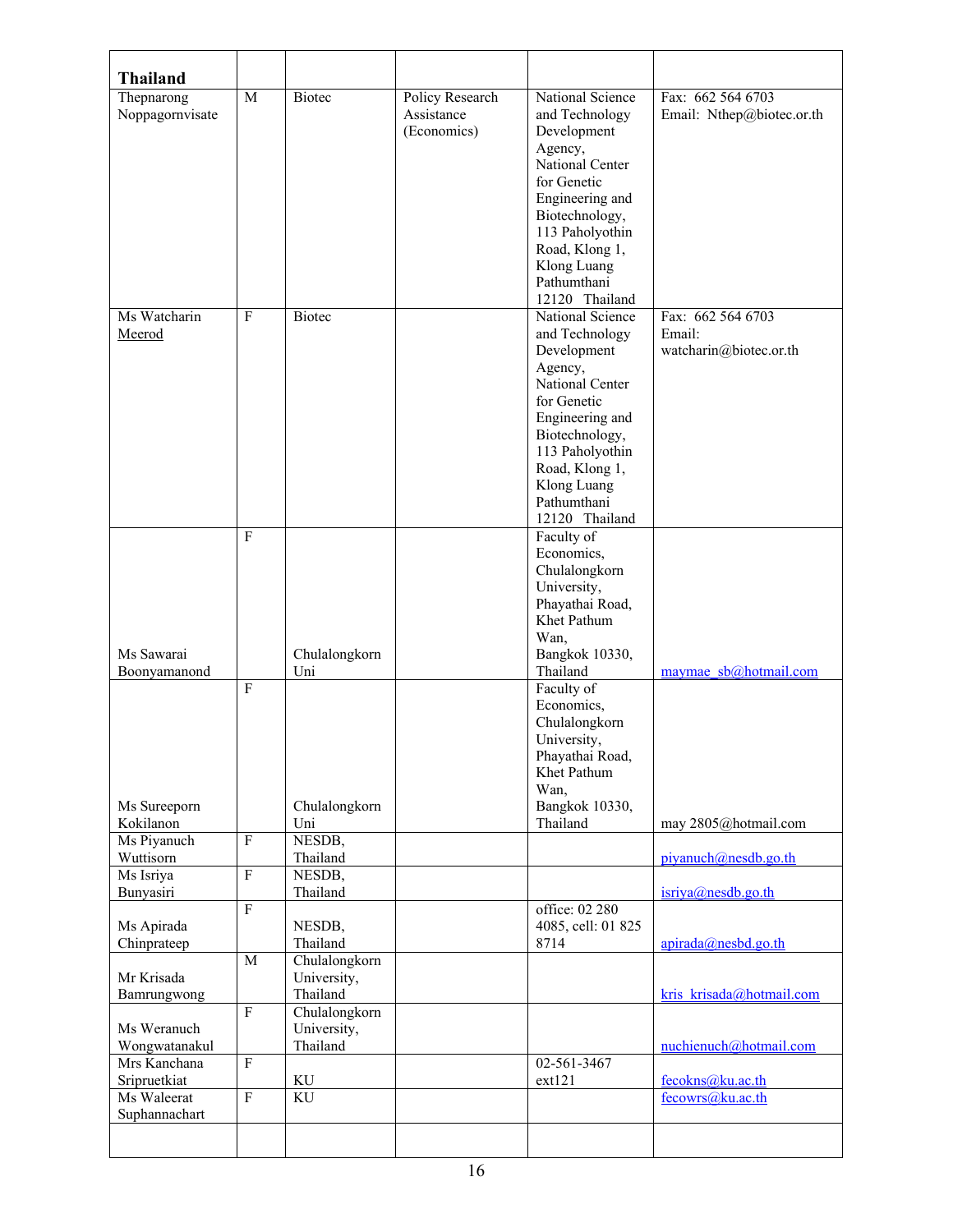| Indonesia                             |                |               |                                                           |                                                                                                                                                                                       |                                                                               |
|---------------------------------------|----------------|---------------|-----------------------------------------------------------|---------------------------------------------------------------------------------------------------------------------------------------------------------------------------------------|-------------------------------------------------------------------------------|
| Dr Budiman<br>Hutabarat               | M              | <b>CASEPS</b> | Senior Reseacher                                          | Indonesian Center for<br>Agricultural<br>Socioeconomics and<br><b>Policy Studies</b><br>(CASEPS),<br>Ministry of Agriculture,<br>Jalan Ahmad Yani No.<br>70,<br>Bogor 16161 Indonesia | Fax: 62 251 314 496<br>email:<br>caser@indosat.net.id                         |
| Dr Bambang<br>Irawan                  | $\mathbf{M}$   | <b>CASEPS</b> | Senior Reseacher                                          | Indonesian Center for<br>Agricultural<br>Socioeconomics and<br><b>Policy Studies</b><br>(CASEPS),<br>Ministry of Agriculture,<br>Jalan Ahmad Yani No.<br>70.<br>Bogor 16161 Indonesia | Fax: 62 251 314 496<br>email:<br>caser@indosat.net.id                         |
| Ms Titik Annas                        | ${\bf F}$      | MoT           | CSIS researcher                                           | Ministry of Trade,<br>Jl Ridwan Rais No. 5<br>Blok I,<br>Jakarta Pusat,<br>Jakarta 10110, Indonesia                                                                                   | 62 21 344 0060<br>$tanas@csis.$ or.id                                         |
| Ms Yati<br>Nuryati                    | $\mathbf{F}$   | MoT           | <b>TREDA</b> researcher                                   | Ministry of Trade,<br>Jl Ridwan Rais No. 5<br>Blok I,<br>Jakarta Pusat,<br>Jakarta 10110, Indonesia                                                                                   | 62 21 344 0060                                                                |
| Ms Yeti Lis<br>Purnamadewi,<br>Ir MSc | F              | <b>IPB</b>    | Department of<br>Economics                                | Faculty of Economics<br>and Managment<br><b>Bogor Agricultural</b><br>University,<br>Jalan Raya Pajajaran,<br>Bogor 16114, Indonesia                                                  | Fax: 62 251 626 602<br>Email: care of Rina<br>$(r \space oktavi@indo.net.id)$ |
| Ms Wahida<br>Maghraby                 | $\overline{F}$ | <b>CASEPS</b> | Junior<br>Reseacher/Coordinator<br>Collaborative Research | Indonesian Center for<br>Agricultural<br>Socioeconomics and<br><b>Policy Studies</b><br>(CASEPS),<br>Ministry of Agriculture,<br>Jalan Ahmad Yani No.<br>70,<br>Bogor 16161 Indonesia | Fax: 62 251 314 496<br>Email:<br>wahida@indosat.net.id                        |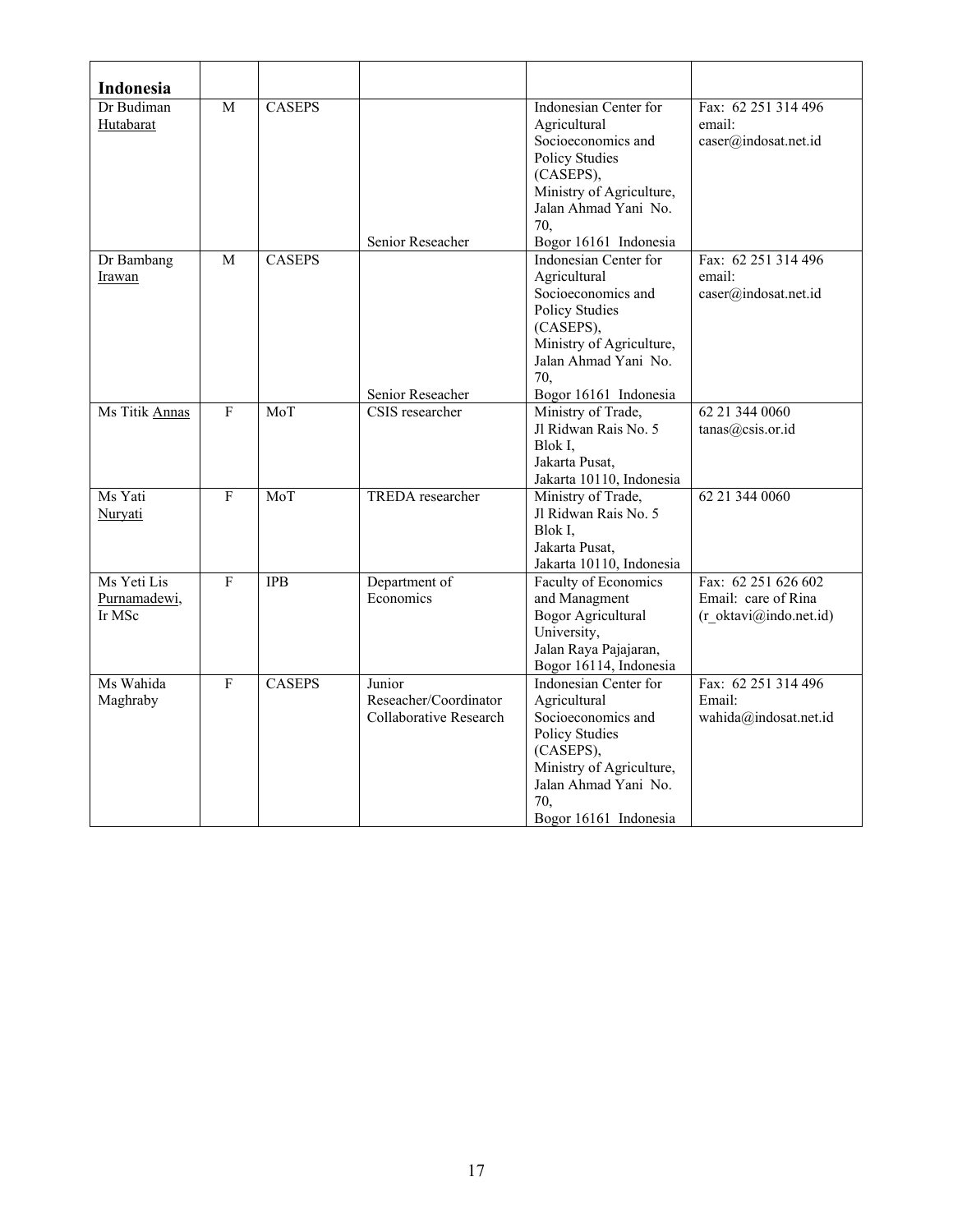| Vietnam                       |              |                                                                      |                                                  |                                                                                                                                                                                       |                                                                                           |
|-------------------------------|--------------|----------------------------------------------------------------------|--------------------------------------------------|---------------------------------------------------------------------------------------------------------------------------------------------------------------------------------------|-------------------------------------------------------------------------------------------|
| Ms Pham<br>Lan Huong          | $\mathbf F$  | <b>CIEM</b>                                                          | Deputy Director                                  | Department for<br>Trade Policy and<br>International<br>Integration<br>Studies,<br>Central Institute<br>for Economic<br>Management,<br>68 Phan Dinh<br>Phung Street,<br>Hanoi, Vietnam | Fax: $+84$ (4) 8456795<br>Email: plh@ciem.org.vn                                          |
| Ms Tran<br><b>Binh Minh</b>   | $\mathbf F$  | <b>CIEM</b>                                                          | Senior Researcher                                | Department for<br>Trade Policy and<br>International<br>Integration<br>Studies,<br>Central Institute<br>for Economic<br>Management,<br>68 Phan Dinh<br>Phung Street,<br>Hanoi, Vietnam | Fax: $+84$ (4) 8456795<br>Email: care of above                                            |
| Mr Pham<br>Minh Tri           | M            | <b>IAE</b>                                                           | Vice Head of Market<br>and Commodity<br>Division | Institute of<br>Agricultural<br>Economics,<br>No.6 Nguyen<br>Cong Tru,<br>Hanoi, Vietnam                                                                                              | Fax: 84 4 9711062<br>Email: vktnn@fpt.vn<br>pmtri@netnam.vn                               |
| Ms Pham<br>Hoang Ngan         | $\mathbf{F}$ | IAE                                                                  | Researcher of<br><b>Information Centre</b>       | Institute of<br>Agricultural<br>Economics,<br>No.6 Nguyen<br>Cong Tru,<br>Hanoi, Vietnam                                                                                              | Fax: 84 4 9711062<br>Email:<br>plhciem@gmail.com<br>phamhoangngan_christmas<br>@yahoo.com |
| <b>Myanmar</b>                |              |                                                                      |                                                  |                                                                                                                                                                                       |                                                                                           |
| Ms Thi Da<br>Myint            | F            | c/- ANU                                                              |                                                  | <b>ANU</b>                                                                                                                                                                            |                                                                                           |
| Ms Nilar<br>Aung              | F            | c/- ANU                                                              |                                                  | <b>ANU</b>                                                                                                                                                                            |                                                                                           |
| Laos                          |              |                                                                      |                                                  |                                                                                                                                                                                       |                                                                                           |
| Mr<br>Oulaysone<br>Senesavath | M            | Tax<br>Department,<br>Ministry of<br>Finance                         |                                                  | Phonexay Road<br>Vientiane, Laos<br>PDR.                                                                                                                                              |                                                                                           |
| Mr Sinxay<br>Phetsavong       | M            | Tax<br>Department,<br>Ministry of<br>Finance                         |                                                  | Phonexay Road<br>Vientiane, Laos<br>PDR.                                                                                                                                              |                                                                                           |
| Mr<br>Leangxay<br>Lithideth   | M            | Price Goods<br>Administration<br>Division,<br>Ministry of<br>Finance |                                                  | Phonexay Road<br>Vientiane, Laos<br>PDR.                                                                                                                                              |                                                                                           |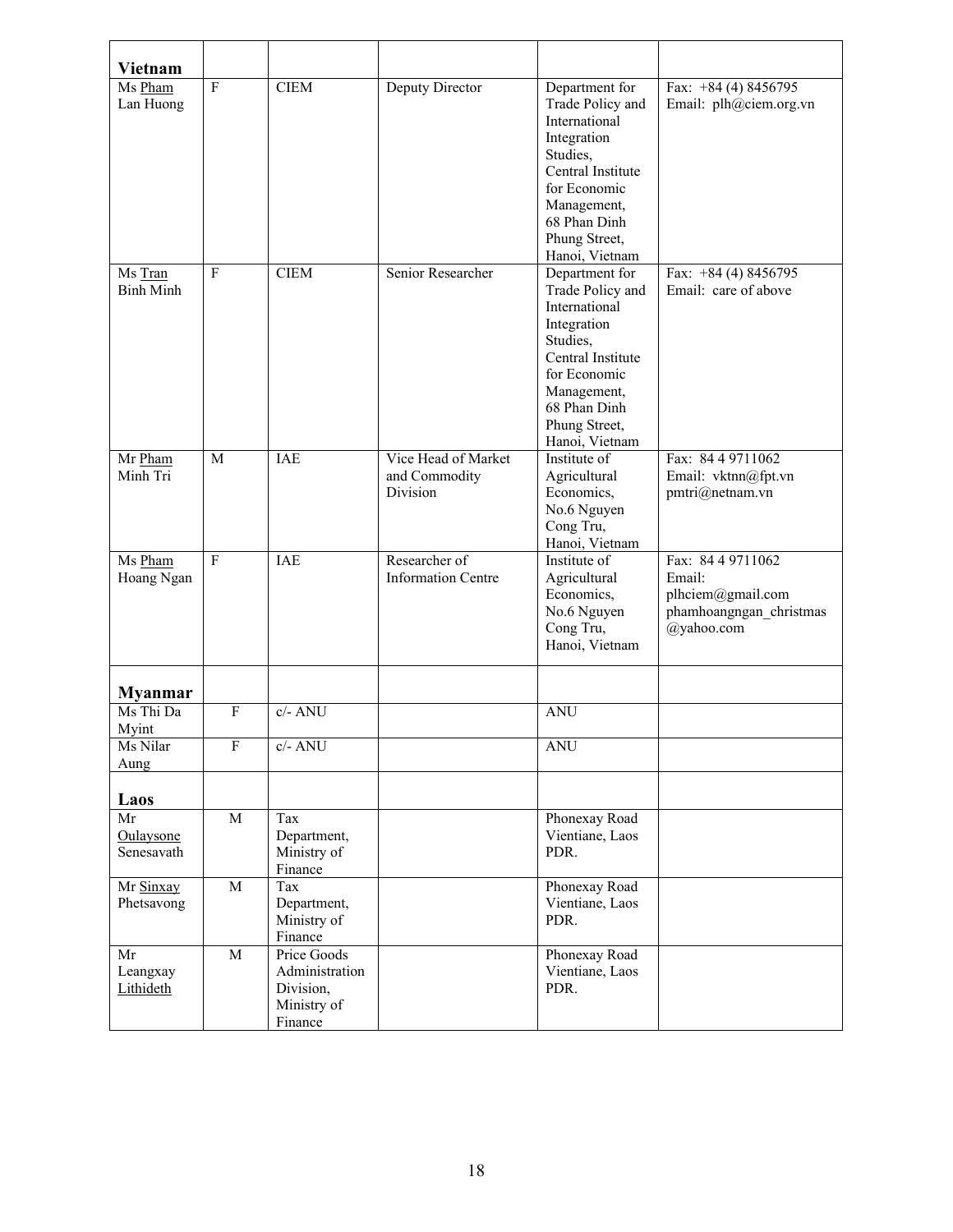## **SUMMARY AND ANALYSIS OF PARTICIPANTS' FEEDBACK**

Feedback was sought from participants by circulating a questionnaire with 13 questions, for return by the end of the Class.

### **1. What do you think is the most important thing you have learned from the Class?**

Some of the responses to this question included:

- Knowledge of how to use Gempack software in CGE Modelling. This included both learning how to use the software as well as its application.
- Developed a greater understanding of the theoretical concepts of CGE and GTAP Modelling
- The importance of CGE and GTAP Modelling in the development of economic policy
- Systematic thinking on the cause and effect that various scenarios have on economic theory
- Framework and structure of the General Equilibrium Model
- How to interpret the results
- Potential collaboration with others
- Introduction to WITS database

### **2. What were the two most important aspects of the Class activities for you?**

- **Lectures**
- **Laboratory sessions**
- **Meeting with other participants of similar interests**
- **Something other than the above give details**

The lectures and lab sessions were clearly viewed as the 2 most important elements of the class activities. The lectures helped with the theory and the lab sessions provided assistance with practical application. There were some participants who also mentioned that they found it very helpful to meet and learn from fellow participants and their experiences.

### **3. Did you have any language problems? If so, please give details.**

There were mixed responses to this question. About two thirds of the responses mentioned that they had no problems. Of those that said they did their difficulties included a)understanding the English in classes where the mother tongue of the speaker was not English 2) the speed at which the lectures were delivered made it hard for some to follow and 3) technical terms were difficult to understand. One comment pointed out that they found the workshops helpful because what they had not understood in the lectures was later explained in the lab in their own language.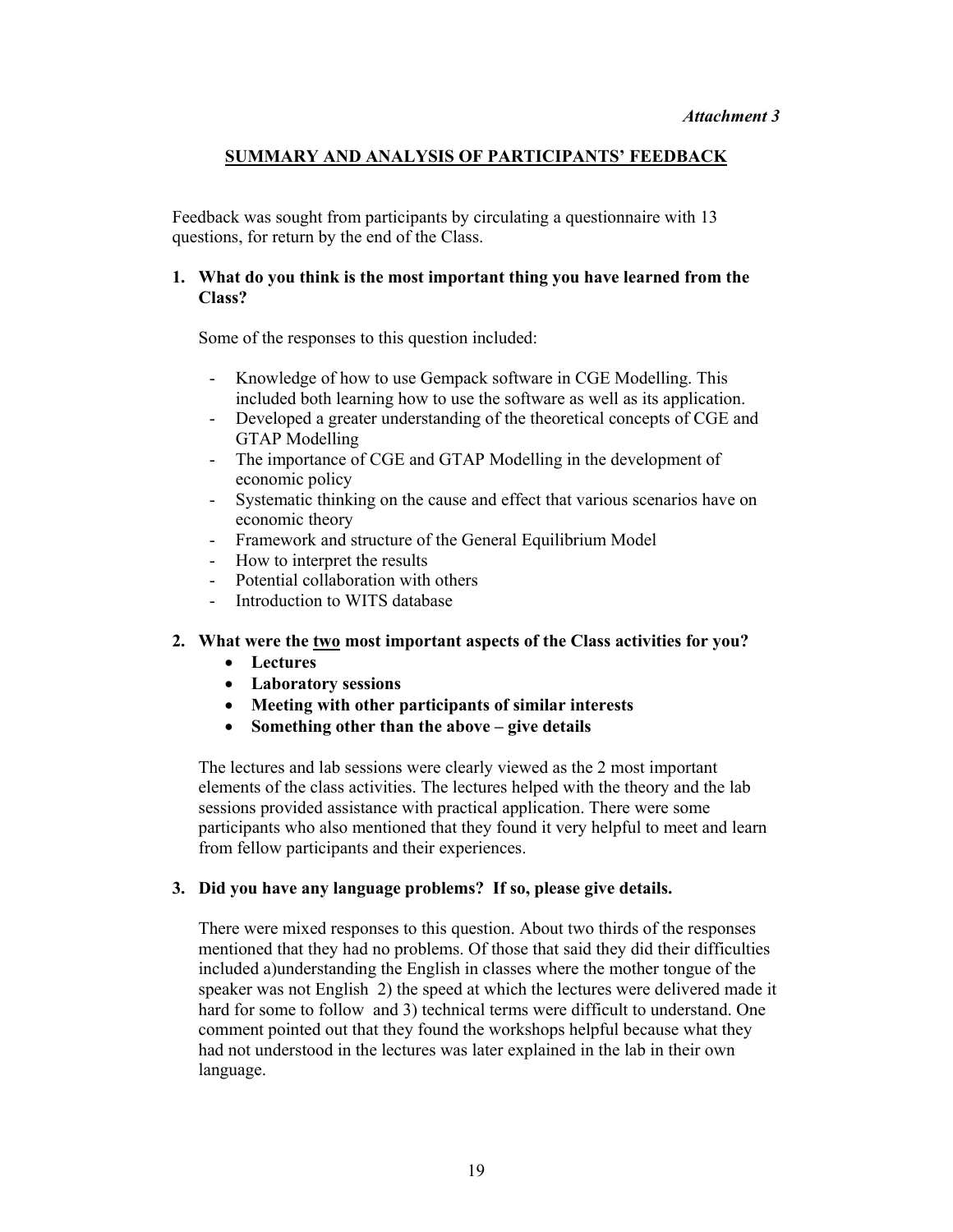## **4. Did you find anything missing from the Class? If so what would you have liked to have been included?**

Items nominated included:

- A number of participants commented that the time spent on GTAP was too short and therefore difficult to understand. One suggestion was that CGE and GTAP should be two separate classes and the time expanded.
- More exercises on GTAP-problem solving type and more on the implications of this model.
- More systematic teaching in the lab session
- Discussion of the results from the lab session
- Test (for certificate) and to make sure that participants have understood the concepts being taught
- A session that encourages participants to relate the theoretical knowledge gained from the training courses to their own country's situations.
- It is difficult to construct the model without any background in CGE modelling
- Record the lectures and put them up on the website
- More explanation on the "mechanism" of the model and less on the mathematical formulas
- How to combine all the data sources (WITS, GTAP, SAM) in CGE Modelling
- An explanation of how to link GTAP and GEMPACK (CGE Modelling) and how to apply it yourself
- Encourage more interaction between participants from various countries
- There were a couple of requests for more discussion. Although time was given for discussion very little discussion actually took place. It seems that discussion in a large group may not suit the Asian context as well as it does in Australia. Breaking into small groups was requested and this may encourage more lively discussion in future.

# **5. What was your opinion of the class notes?**

The comments on the notes were mostly all very positive and participants found that because the notes were good they were able to understand the lectures better and were able to focus on the lectures rather than having to take notes. A few small suggestions were that:

- The folder that was provided was too small for the notes that ended up being distributed.
- One participant mentioned that they found the GTAP notes more difficult to understand than the rest of the notes
- A couple of participants also suggested that where the slides were dark they did not print as clear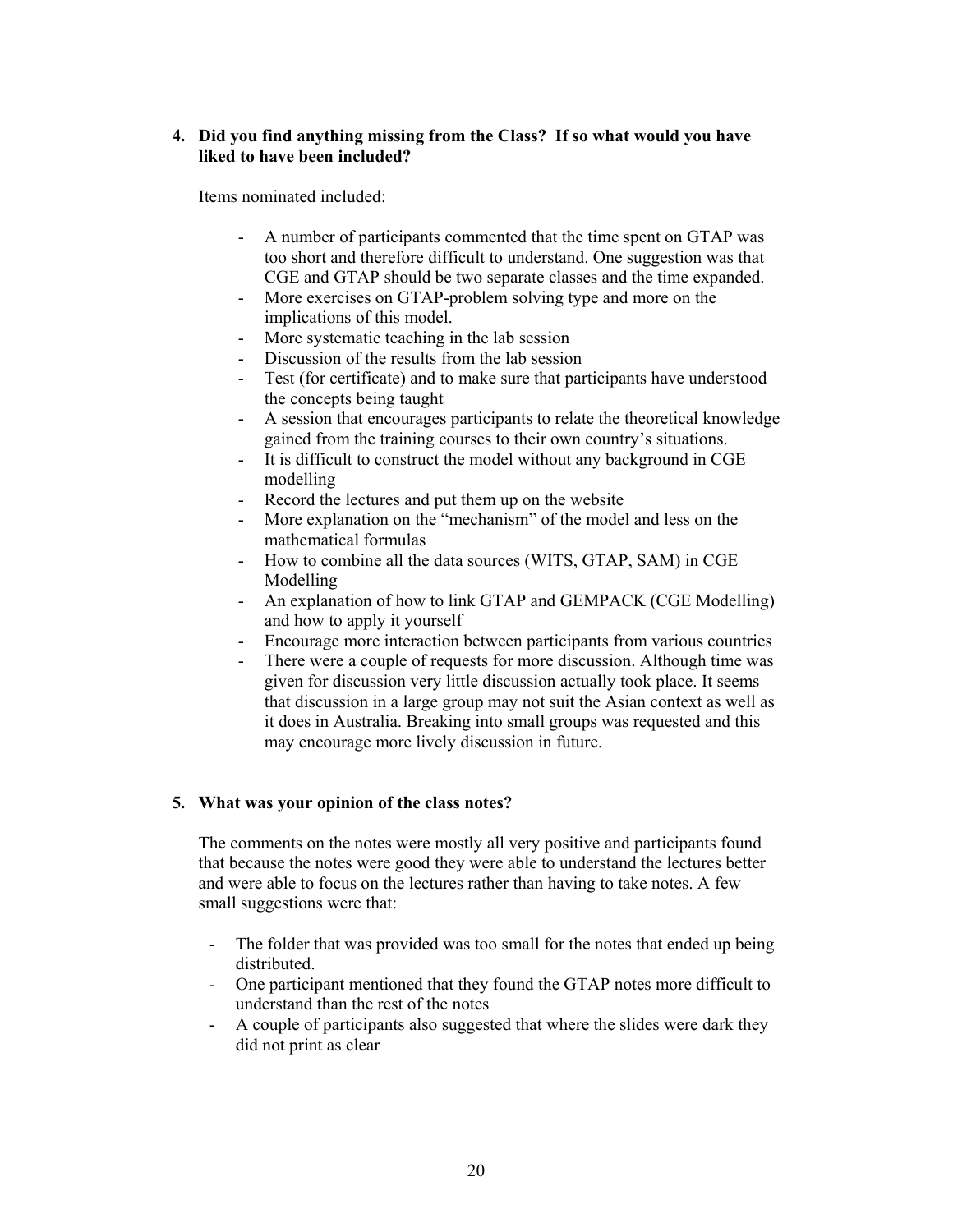### **6. How has your understanding of CGE Modelling changed as a result of the class?**

All participants who completed this question wrote that their understanding of CGE Modelling had increased as a result of the course, some substantially. Some mentioned that prior to the course they had little or no understanding of CGE Modelling and now felt that they had a much clearer understanding of the concepts. Others felt that what they learnt showed them how valuable CGE Modelling was in analysing policy impacts. Others pointed out that they found that the lab sessions had helped them significantly in grasping the concepts taught in the lectures. One participant did mention that they found the course time too short to be able to grasp the concepts being taught.

### **7. Has the range of your professional contacts changed as a result of this Class? If so please describe what has happened.**

Many participants felt that they had developed important contacts with fellow participants from other countries and felt that they could learn from the experiences of participants from different countries. However, some answered no to this question and one comment even specified that there was little mixing between Thai and non-Thai participants. This may have resulted from having so many Thai participants attending the course.

### **8. What should be done now to reinforce the activities of this Class?**

The major response by far was formation of networks, talking between each other, working on research projects together and exchanging emails. Others felt that a second round of meetings to follow up on progress would be appreciated.

### **9. Were the accommodation, meals and general arrangements appropriate? If not, could you provide details?**

The accommodation, meals and other arrangements were generally praised and many commented on the delicious lunches and morning and afternoon teas which we ate together each day. One person commented that it was too hard to make international calls or gain Internet access from the hotel; another commented that they felt single occupancy in the hotel would have been better and that a separate allowance for taxis to and from the airport in Bangkok and in their home country would have been preferable (we included money to cover this in the allowance paid to participants). There was also a request for an end of class party.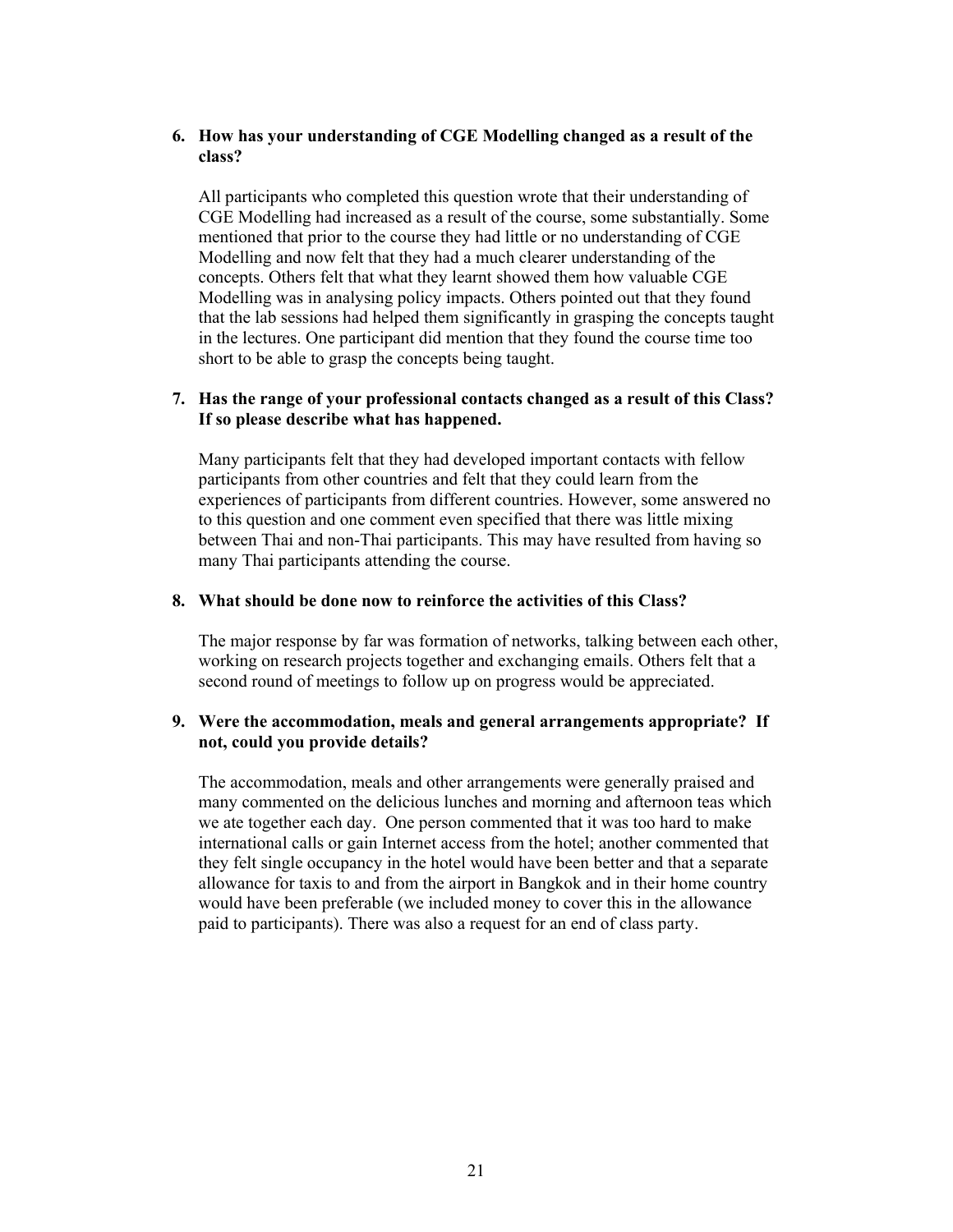### **10. If we ran the Class again, what changes would you recommend?**

The responses to this question included:

- More time in the computer lab so more time to practise
- The lab sessions should provide a revision of what has been learnt in the lectures before launching into use of the computer
- Distribute notes to students prior to the class so that they can preview and familiarise themselves with the content.
- For the GTAP section a number of participants commented that this section covered too much ground in too short a time and was difficult to understand. They suggested that more exercises on GTAP would have been good and even to teach GTAP as a separate course so as not to confuse the two models.
- Need more linking of GTAP and GEMPACK
- No classes on weekends
- The airconditioning was too cold (this is a common problem in Asia as they seem to only have off and freezing as options for airconditioning).
- One participant suggested that a more comprehensive course including programming, database aggregation or disaggregation would be preferable.
- One participant requested a share-license for the software so that they could use what they have learnt when they returned home. Unfortunately a share-license will not cover persons from different institutions.
- More small group discussion.
- A Thai participant recommended the course be held out of the city so that bosses of host country participants cannot call them back to the office during the course.
- A request for clear instructions regarding how much allowance and details for reimbursement of ticket (this information was provided in an attachment, however, the number of questions we received in regard to this information after the email was sent suggests that not all participants read such attachments and it should have been included again in the handouts).

### **11. How do you propose to pass on the information you have learned to your colleagues in your home institution?**

Most of the participants said that they would run a small workshop, lecture, seminar or training session to share what they had learnt with interested colleagues, directors and students. At least one participant was required to give a written report to their director.

## **12. Will it be difficult to implement the knowledge you have learned from the Class into your work activities in your home institution? If so, can you provide details?**

Some of the participants expressed confidence in being able to apply what they had learnt into their contexts at home. However, other participants expressed